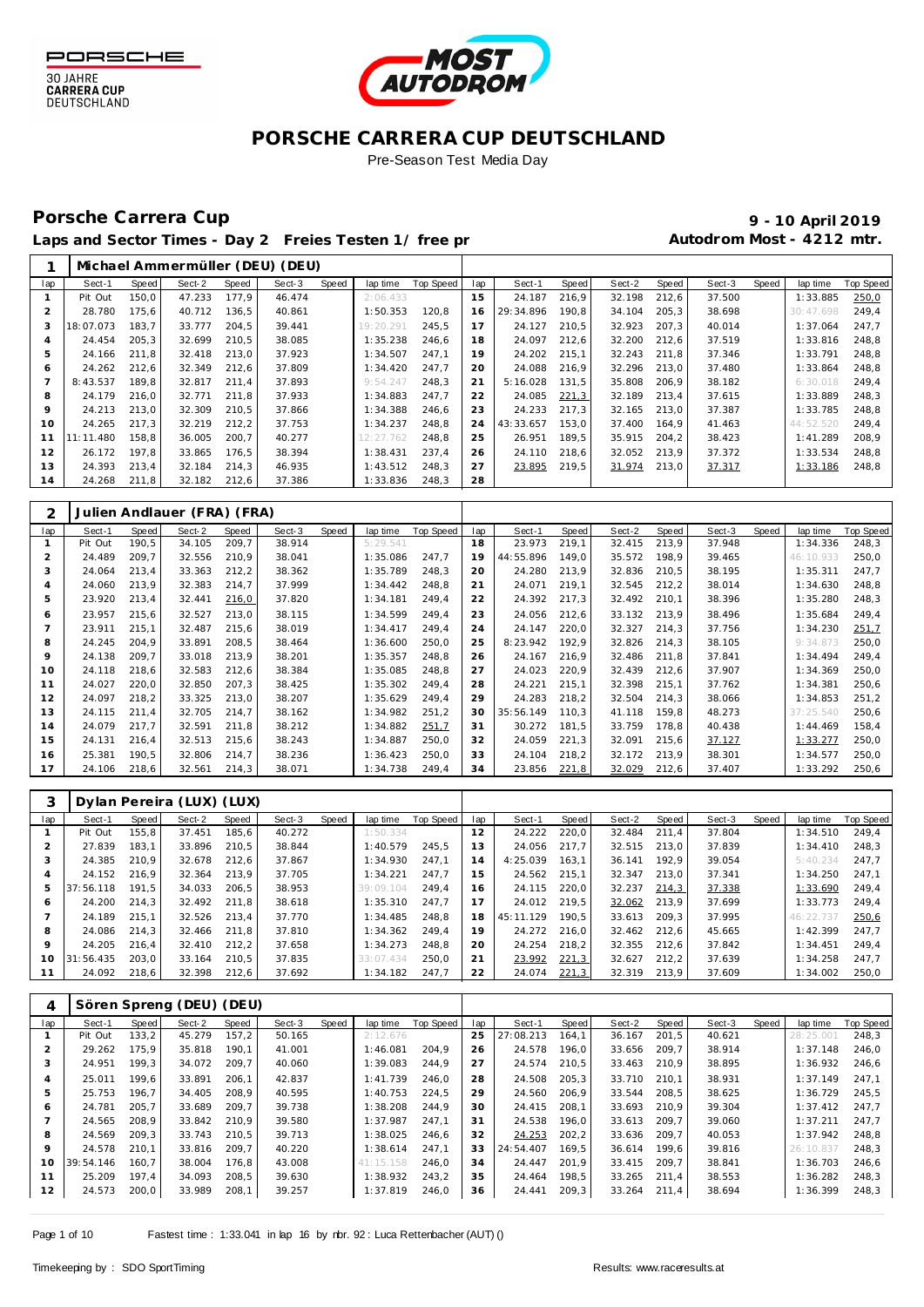



Pre-Season Test Media Day

### Porsche Carrera Cup **10 April 2019 9 - 10 April 2019**

# Laps and Sector Times - Day 2 Freies Testen 1/ free practice 11 and 100 Autodrom Most - 4212 mtr.

| 13 | 24.673    | 202.2 | 33.750 | 208.9 | 39.771 | 1:38.194  | 248.3 | 37 | 24.391    | 208.1 | 33.391 | 210.9 | 38.414 | 1:36.196  | 248.3 |
|----|-----------|-------|--------|-------|--------|-----------|-------|----|-----------|-------|--------|-------|--------|-----------|-------|
| 14 | 24.371    | 210.9 | 33.337 | 210.5 | 40.278 | 1:37.986  | 247.7 | 38 | 24.585    | 212.6 | 33.590 | 210.9 | 38.998 | 1:37.173  | 248.3 |
| 15 | 24.607    | 199.6 | 34.403 | 208.5 | 39.324 | 1:38.334  | 248.3 | 39 | 29.733    | 194.2 | 34.297 | 204.5 | 39.740 | 1:43.770  | 247.7 |
| 16 | 24.505    | 207.3 | 33.984 | 175.6 | 40.602 | 1:39.091  | 247.7 | 40 | 25.204    | 216,0 | 33.962 | 208.1 | 39.753 | 1:38.919  | 248.3 |
| 17 | 25.080    | 196.4 | 35.179 | 208.5 | 39.430 | 1:39.689  | 249.4 | 41 | 17:34.452 | 154.7 | 35.583 | 205.3 | 39.737 | 18:49.772 | 248.3 |
| 18 | 22:36.308 | 123.4 | 46.273 | 160.2 | 48.120 | 24:10.701 | 238.4 | 42 | 5:31.579  | 201.9 | 34.245 | 208.5 | 39.302 | 6:45.126  | 246.6 |
| 19 | 29.586    | 190,8 | 34.982 | 202,2 | 39.740 | 1:44.308  | 182.7 | 43 | 24.899    | 208.1 | 33.757 | 206.9 | 39.651 | 1:38.307  | 245.5 |
| 20 | 24.683    | 210.5 | 33.102 | 212,2 | 38.767 | 1:36.552  | 246.6 | 44 | 24.718    | 194.2 | 33.524 | 210.9 | 39.131 | 1:37.373  | 247.1 |
| 21 | 24.651    | 211.4 | 33.250 | 210.9 | 38.631 | 1:36.532  | 248.3 | 45 | 24.507    | 212.2 | 33.287 | 209.3 | 38.856 | 1:36.650  | 247.1 |
| 22 | 24.470    | 208.5 | 33.336 | 210.9 | 38.909 | 1:36.715  | 248.3 | 46 | 24.546    | 211.4 | 33.370 | 210.5 | 38.686 | 1:36.602  | 248.3 |
| 23 | 24.648    | 204.5 | 33.388 | 210.9 | 38.760 | 1:36.796  | 248.8 | 47 | 24.324    | 205.7 | 33.232 | 210.9 | 38.723 | 1:36.279  | 248.3 |
| 24 | 24.463    | 203,8 | 33.762 | 207,3 | 39.147 | 1:37.372  | 248.8 | 48 | 24.455    | 213.4 | 33.216 | 210.9 | 38.685 | 1:36.356  | 248,3 |

| 5              |           |       | David Kolkmann (DEU) (DEU) |       |        |       |           |           |                 |           |       |        |       |        |       |           |                  |
|----------------|-----------|-------|----------------------------|-------|--------|-------|-----------|-----------|-----------------|-----------|-------|--------|-------|--------|-------|-----------|------------------|
| lap            | Sect-1    | Speed | Sect-2                     | Speed | Sect-3 | Speed | lap time  | Top Speed | lap             | Sect-1    | Speed | Sect-2 | Speed | Sect-3 | Speed | lap time  | <b>Top Speed</b> |
| $\mathbf{1}$   | Pit Out   | 106,2 | 45.777                     | 158,4 | 50.185 |       | 2:09.581  |           | 21              | 24.299    | 208,1 | 32.684 | 213,4 | 38.096 |       | 1:35.079  | 249,4            |
| $\overline{2}$ | 28.971    | 186,9 | 35.556                     | 177,9 | 40.941 |       | 1:45.468  | 165,9     | 22              | 24.146    | 208,5 | 32.709 | 213,0 | 37.962 |       | 1:34.817  | 250,0            |
| 3              | 24.838    | 201,5 | 33.784                     | 207,7 | 39.095 |       | 1:37.717  | 246,6     | 23              | 24.129    | 211,8 | 32.394 | 213,0 | 38.059 |       | 1:34.582  | 249,4            |
| $\overline{4}$ | 24.422    | 206,5 | 33.030                     | 210,9 | 38.850 |       | 1:36.302  | 247,7     | 24              | 23:05.210 | 186,9 | 34.098 | 208,1 | 40.459 |       | 24:19.767 | 251,2            |
| 5              | 24.478    | 208,5 | 32.920                     | 213,0 | 38.643 |       | 1:36.041  | 248,3     | 25              | 24.262    | 209,3 | 32.857 | 208,9 | 38.345 |       | 1:35.464  | 248,3            |
| 6              | 24.381    | 211,8 | 32.809                     | 213,9 | 38.489 |       | 1:35.679  | 249.4     | 26              | 24.191    | 210,9 | 32.503 | 211,4 | 38.053 |       | 1:34.747  | 248,8            |
|                | 7:05.208  | 194,2 | 33.504                     | 212,2 | 39.708 |       | 8:18.420  | 250,0     | 27              | 24.106    | 211,4 | 32.670 | 212,6 | 38.065 |       | 1:34.841  | 249,4            |
| 8              | 24.317    | 213,9 | 32.815                     | 211,4 | 38.489 |       | 1:35.621  | 248,8     | 28              | 24.119    | 213,9 | 32.559 | 212,6 | 38.245 |       | 1:34.923  | 249,4            |
| 9              | 24.325    | 212,2 | 32.704                     | 213,0 | 38.466 |       | 1:35.495  | 247,7     | 29              | 24.301    | 211,8 | 32.722 | 211,4 | 38.335 |       | 1:35.358  | 249,4            |
| 10             | 24.229    | 214,7 | 32.708                     | 212,2 | 38.350 |       | 1:35.287  | 248,8     | 30              | 24.188    | 211,8 | 32.766 | 211,4 | 38.346 |       | 1:35.300  | 248,8            |
| 11             | 24.451    | 212,6 | 32.831                     | 210,9 | 38.417 |       | 1:35.699  | 249.4     | 31              | 24.315    | 214,3 | 32.661 | 213.9 | 38.411 |       | 1:35.387  | 249,4            |
| 12             | 26:22.592 | 132,2 | 44.496                     | 154,1 | 45.035 |       | 27:52.123 | 248,8     | 32              | 24.147    | 213,0 | 33.125 | 213,0 | 38.181 |       | 1:35.453  | 249,4            |
| 13             | 25.553    | 197,1 | 33.472                     | 209,3 | 38.799 |       | 1:37.824  | 226,4     | 33              | 24.383    | 208,1 | 32.804 | 211,8 | 38.420 |       | 1:35.607  | 249,4            |
| 14             | 24.651    | 210,9 | 32.450                     | 214,3 | 38.144 |       | 1:35.245  | 248,3     | 34              | 24.114    | 212,6 | 32.866 | 211,8 | 38.256 |       | 1:35.236  | 249,4            |
| 15             | 24.206    | 215,1 | 32.378                     | 213,4 | 37.815 |       | 1:34.399  | 248,8     | 35              | 24.212    | 215,1 | 32.687 | 212,2 | 38.271 |       | 1:35.170  | 250,0            |
| 16             | 24.020    | 216,9 | 32.277                     | 214,3 | 37.877 |       | 1:34.174  | 250,6     | 36              | 24.187    | 214,3 | 32.871 | 208,5 | 38.316 |       | 1:35.374  | 249,4            |
| 17             | 24.133    | 213,4 | 36.613                     | 177,9 | 40.058 |       | 1:40.804  | 251,2     | 37              | 24.268    | 209,3 | 32.743 | 212,6 | 38.225 |       | 1:35.236  | 248,8            |
| 18             | 03:28.584 | 148,8 | 39.573                     | 182,4 | 47.012 |       | 04:55.169 | 251,7     | 38              | 24.226    | 208,9 | 32.670 | 214,3 | 38.143 |       | 1:35.039  | 249,4            |
| 19             | 25.351    | 191,5 | 34.858                     | 208,9 | 38.739 |       | 1:38.948  | 242,2     | 39              | 24.042    | 209,7 | 32.592 | 212,6 | 38.159 |       | 1:34.793  | 250,0            |
| 20             | 24.353    | 213,9 | 32.937                     | 211,8 | 38.208 |       | 1:35.498  | 247,7     | 40 <sup>2</sup> | 24.134    | 210,5 | 32.689 | 212,6 | 38.221 |       | 1:35.044  | 250,0            |

| 6   |           |       | Carlos Rivas (LUX) (LUX) |       |        |       |           |           |     |           |       |        |       |        |       |           |                  |
|-----|-----------|-------|--------------------------|-------|--------|-------|-----------|-----------|-----|-----------|-------|--------|-------|--------|-------|-----------|------------------|
| lap | Sect-1    | Speed | Sect-2                   | Speed | Sect-3 | Speed | lap time  | Top Speed | lap | Sect-1    | Speed | Sect-2 | Speed | Sect-3 | Speed | lap time  | <b>Top Speed</b> |
|     | Pit Out   | 105,7 | 45.763                   | 142,9 | 50.374 |       | 2:09.482  |           | 18  | 24.937    | 198.9 | 34.291 | 210.9 | 38.247 |       | 1:37.475  | 248,8            |
|     | 28.683    | 173,6 | 35.257                   | 188,5 | 41.202 |       | 1:45.142  | 160.7     | 19  | 24.627    | 215,6 | 32.887 | 213,0 | 38.285 |       | 1:35.799  | 248,3            |
| 3   | 25.000    | 198.9 | 34.196                   | 202,2 | 39.206 |       | 1:38.402  | 240.5     | 20  | 24.363    | 215,6 | 32.963 | 212.6 | 38.176 |       | 1:35.502  | 248,3            |
|     | 24.613    | 201.9 | 33.527                   | 212,6 | 39.634 |       | 1:37.774  | 246.0     | 21  | 24.311    | 213.0 | 33.063 | 213.0 | 38.515 |       | 1:35.889  | 248,3            |
| 5   | 24.879    | 210,9 | 33.455                   | 206,5 | 39.763 |       | 1:38.097  | 248,3     | 22  | 43:25.643 | 168,5 | 35.884 | 204,2 | 39.421 |       | 44:40.948 | 224,5            |
| 6   | 24.827    | 206,1 | 33.375                   | 210,5 | 39.102 |       | 1:37.304  | 247,1     | 23  | 24.588    | 210,1 | 33.198 | 207.3 | 38.762 |       | 1:36.548  | 247,1            |
|     | 24.535    | 199,3 | 33.336                   | 211,8 | 40.513 |       | 1:38.384  | 247,7     | 24  | 5:02.275  | 190.1 | 33.450 | 211.4 | 38.389 |       | 6:14.114  | 247,7            |
| 8   | 24.382    | 208,1 | 33.015                   | 213,9 | 38.458 |       | 1:35.855  | 248,3     | 25  | 24.270    | 213,9 | 33.343 | 212,2 | 38.091 |       | 1:35.704  | 249,4            |
| q   | 54:23.815 | 154,5 | 37.642                   | 199,6 | 42.064 |       | 55:43.521 | 248.8     | 26  | 24.324    | 210,5 | 32.985 | 212,6 | 39.004 |       | 1:36.313  | 250,6            |
| 10  | 25.074    | 198,9 | 33.669                   | 206,1 | 38.884 |       | 1:37.627  | 239.5     | 27  | 9:52.440  | 149.0 | 40.938 | 154,5 | 42.655 |       | 11:16.033 | 248,8            |
| 11  | 25.126    | 214,3 | 33.091                   | 211.8 | 38.917 |       | 1:37.134  | 248.3     | 28  | 25.698    | 186,5 | 35.066 | 173.9 | 47.572 |       | 1:48.336  | 235,3            |
| 12  | 24.619    | 211,8 | 33.155                   | 213,0 | 38.471 |       | 1:36.245  | 247.1     | 29  | 24.511    | 212,2 | 32.482 | 213,4 | 37.674 |       | 1:34.667  | 248,8            |
| 13  | 24.392    | 217.7 | 34.054                   | 209,7 | 41.021 |       | 1:39.467  | 248.3     | 30  | 24.643    | 220,9 | 32.424 | 214,7 | 37.641 |       | 1:34.708  | 249.4            |
| 14  | 24.390    | 212,6 | 32.891                   | 213.0 | 38.465 |       | 1:35.746  | 248.8     | 31  | 24.352    | 225,0 | 32.541 | 213.9 | 38.085 |       | 1:34.978  | 249.4            |
| 15  | 03:44.416 | 150,2 | 40.917                   | 178,8 | 44.745 |       | 05:10.078 | 247.7     | 32  | 24.611    | 217,3 | 32.913 | 211,8 | 38.246 |       | 1:35.770  | 244,3            |
| 16  | 28.142    | 181,5 | 34.197                   | 200,0 | 38.902 |       | 1:41.241  | 183.1     | 33  | 24.163    | 221,8 | 32.768 | 211,4 | 38.316 |       | 1:35.247  | 250,0            |
| 17  | 24.790    | 211,4 | 33.176                   | 206,5 | 38.481 |       | 1:36.447  | 247,1     | 34  |           |       |        |       |        |       |           |                  |

|     | Georgi Donchev ( |       |        | (BGR) (BGR) |        |       |          |           |     |           |       |        |       |        |       |           |           |
|-----|------------------|-------|--------|-------------|--------|-------|----------|-----------|-----|-----------|-------|--------|-------|--------|-------|-----------|-----------|
| lap | Sect-1           | Speed | Sect-2 | Speed       | Sect-3 | Speed | lap time | Top Speed | lap | Sect-1    | Speed | Sect-2 | Speed | Sect-3 | Speed | lap time  | Top Speed |
|     | Pit Out          | 126.6 | 48.396 | 161.0       | 52.839 |       | 2:18.110 |           | 22  | 24.470    | 215.1 | 33.356 | 210.9 | 39.153 |       | 1:36.979  | 246.6     |
|     | 7:55.521         | 158.6 | 37.709 | 193.9       | 42.252 |       | 9:15.482 | 200.0     | 23  | 24.458    | 210.9 | 33.735 | 210.1 | 39.187 |       | 1:37.380  | 247.1     |
|     | 25.501           | 203.0 | 36.280 | 168.0       | 41.997 |       | 1:43.778 | 239.5     | 24  | 24.520    | 209.3 | 33.448 | 211.4 | 39.306 |       | 1:37.274  | 247.7     |
| 4   | 25.043           | 210.1 | 34.287 | 207.7       | 41.019 |       | 1:40.349 | 244.3     | 25  | 24.563    | 195.7 | 33.756 | 209.3 | 39.245 |       | 1:37.564  | 247.1     |
| 5   | 24.876           | 213.9 | 34.234 | 174.5       | 41.379 |       | 1:40.489 | 245.5     | 26  | 24.720    | 210.9 | 33.389 | 210.1 | 38.869 |       | 1:36.978  | 245.5     |
| 6   | 24.749           | 209.7 | 33.524 | 210.1       | 39.944 |       | 1:38.217 | 246.6     | 27  | 24.360    | 215.6 | 34.072 | 207.7 | 41.839 |       | 1:40.271  | 248.3     |
|     | 24.629           | 210.9 | 33.784 | 205.7       | 40.126 |       | 1:38.539 | 247.1     | 28  | 24.587    | 215.1 | 33.522 | 210.9 | 38.845 |       | 1:36.954  | 247.7     |
| 8   | 24.679           | 215,1 | 33.668 | 210,1       | 39.519 |       | 1:37.866 | 247.1     | 29  | 53:27.899 | 82,3  | 55.066 | 146,5 | 47.905 |       | 55:10.870 | 200,4     |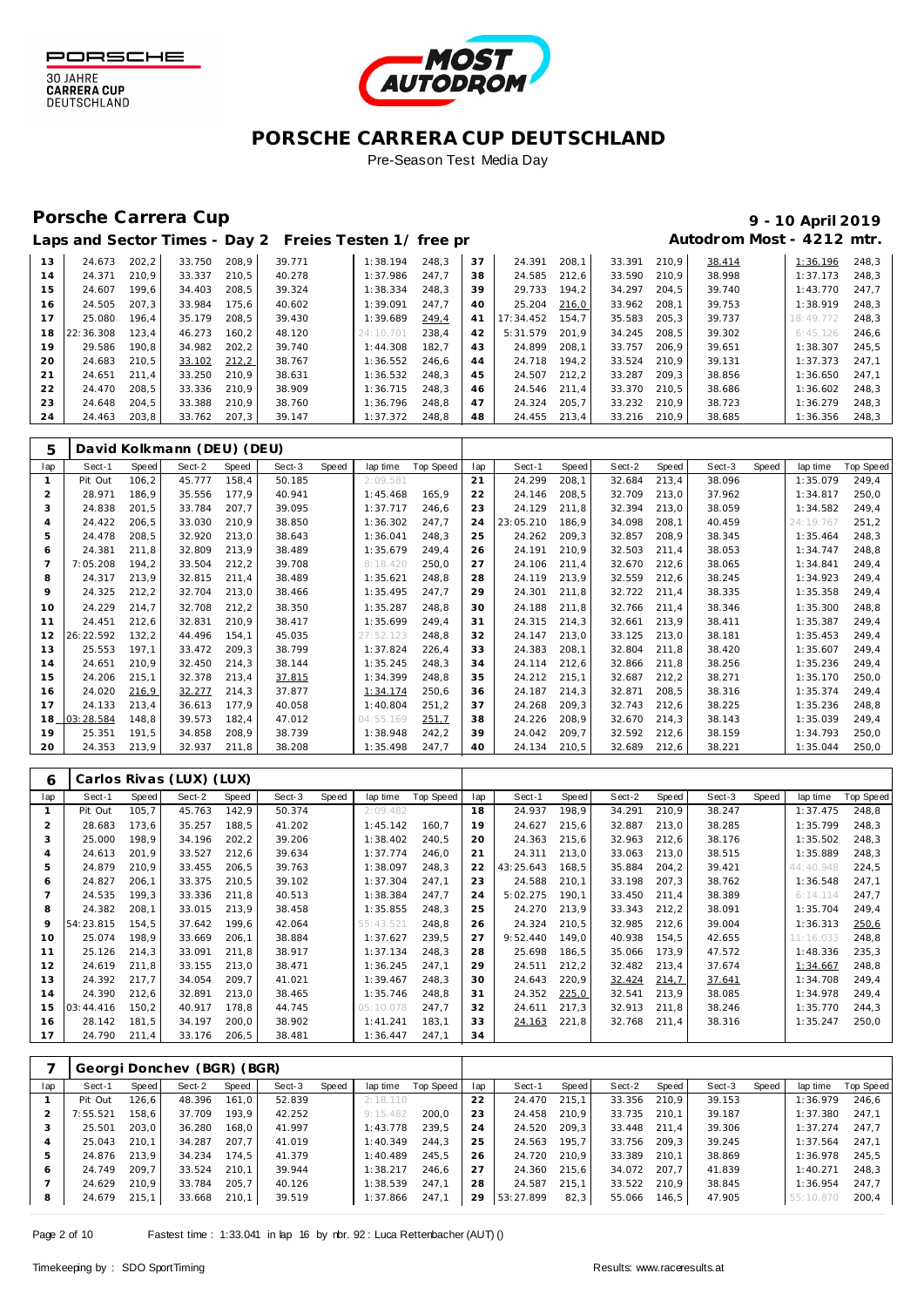



#### Porsche Carrera Cup **10 April 2019 9 - 10 April 2019**

|    |           |       |        |       | Laps and Sector Times - Day 2 Freies Testen 1/ free pr |           |       |    |           |       |        |       | Autodrom Most - 4212 mtr. |           |       |
|----|-----------|-------|--------|-------|--------------------------------------------------------|-----------|-------|----|-----------|-------|--------|-------|---------------------------|-----------|-------|
| 9  | 24.501    | 214.7 | 33.452 | 211.4 | 39.730                                                 | 1:37.683  | 247.7 | 30 | 5:22.190  | 172.5 | 35.273 | 209.3 | 43.695                    | 6:41.158  | 176.2 |
| 10 | 6:49.974  | 193.2 | 36.694 | 198.5 | 40.557                                                 | 8:07.225  | 247.7 | 31 | 25.909    | 200.7 | 33.925 | 209.7 | 39.104                    | 1:38.938  | 206.5 |
| 11 | 24.650    | 210.5 | 34.541 | 210.9 | 39.676                                                 | 1:38.867  | 246.6 | 32 | 24.526    | 213,0 | 32.932 | 210.1 | 38.213                    | 1:35.671  | 249.4 |
| 12 | 24.732    | 207.3 | 33.312 | 212.2 | 38.944                                                 | 1:36.988  | 249.4 | 33 | 24.418    | 215.1 | 32.789 | 211.8 | 38.398                    | 1:35.605  | 249.4 |
| 13 | 24.714    | 209.3 | 33.470 | 208.1 | 39.246                                                 | 1:37.430  | 248.8 | 34 | 24.339    | 214.7 | 32.967 | 212.2 | 38.506                    | 1:35.812  | 250.6 |
| 14 | 24.626    | 212.2 | 33.328 | 210.5 | 38.883                                                 | 1:36.837  | 248.3 | 35 | 24.465    | 218,2 | 32.918 | 211.8 | 38.419                    | 1:35.802  | 249.4 |
| 15 | 24.318    | 212.2 | 33.373 | 210.1 | 39.056                                                 | 1:36.747  | 249.4 | 36 | 24.248    | 209.7 | 32.971 | 213,9 | 38.832                    | 1:36.051  | 249.4 |
| 16 | 24.511    | 204.9 | 34.198 | 209.7 | 39.170                                                 | 1:37.879  | 251.2 | 37 | 24.321    | 216.0 | 32.922 | 211.8 | 38.588                    | 1:35.831  | 249.4 |
| 17 | 50:55.818 | 149.6 | 43.622 | 171.2 | 41.831                                                 | 52:21.271 | 249.4 | 38 | 11:16.037 | 197.8 | 34.523 | 208.5 | 39.092                    | 12:29.652 | 169.5 |
| 18 | 25.212    | 208.9 | 34.366 | 209.3 | 39.330                                                 | 1:38.908  | 239.5 | 39 | 24.479    | 208.1 | 33.254 | 211.4 | 38.451                    | 1:36.184  | 247.7 |
| 19 | 24.618    | 216.0 | 33.559 | 209.7 | 38.737                                                 | 1:36.914  | 246.0 | 40 | 24.456    | 210,5 | 33.034 | 210.9 | 38.486                    | 1:35.976  | 248.3 |
| 20 | 24.502    | 213.4 | 33.484 | 208.1 | 38.978                                                 | 1:36.964  | 247.1 | 41 | 24.207    | 214.3 | 33.182 | 210.1 | 38.650                    | 1:36.039  | 249.4 |
| 21 | 26.028    | 213,4 | 33.713 | 210.1 | 38.788                                                 | 1:38.529  | 246,6 | 42 |           |       |        |       |                           |           |       |

| 8   |           |       | Gustav Malja (SWE) (SWE) |       |        |       |           |           |     |           |       |        |       |        |       |           |           |
|-----|-----------|-------|--------------------------|-------|--------|-------|-----------|-----------|-----|-----------|-------|--------|-------|--------|-------|-----------|-----------|
| lap | Sect-1    | Speed | Sect-2                   | Speed | Sect-3 | Speed | lap time  | Top Speed | lap | Sect-1    | Speed | Sect-2 | Speed | Sect-3 | Speed | lap time  | Top Speed |
|     | Pit Out   | 154.3 | 43.395                   | 177.6 | 46.591 |       | 2:03.652  |           | 12  | 24.594    | 214.7 | 32.570 | 212.6 | 38.105 |       | 1:35.269  | 245.5     |
| 2   | 28.440    | 185.6 | 34.502                   | 202.2 | 43.607 |       | 1:46.549  | 186.9     | 13  | 24.346    | 214.7 | 32.393 | 213.9 | 38.014 |       | 1:34.753  | 247.1     |
| 3   | 24.733    | 210.9 | 32.651                   | 213.0 | 38.092 |       | 1:35.476  | 248.3     | 14  | 25.417    | 206.1 | 32.550 | 211.8 | 37.951 |       | 1:35.918  | 248.3     |
| 4   | 24.341    | 220,4 | 32.777                   | 210.5 | 38.232 |       | 1:35.350  | 248.3     | 15  | 24.131    | 219.5 | 32.536 | 213.9 | 38.050 |       | 1:34.717  | 247.7     |
| 5   | 24.182    | 217.3 | 32.629                   | 210.9 | 38.097 |       | 1:34.908  | 248.3     | 16  | 24.181    | 213.0 | 32.590 | 210.9 | 38.031 |       | 1:34.802  | 248.3     |
| 6   | 24.343    | 215.6 | 33.196                   | 210.9 | 38.201 |       | 1:35.740  | 248.3     |     | 23.984    | 215.6 | 32.352 | 211.4 | 38.011 |       | 1:34.347  | 248.3     |
|     | 25.551    | 201.5 | 33.222                   | 210.1 | 38.401 |       | 1:37.174  | 249.4     | 18  | 52:46.971 | 145.2 | 40.628 | 197.1 | 41.094 |       | 54:08.693 | 248.3     |
| 8   | 28.199    | 186.2 | 33.029                   | 212.2 | 38.385 |       | 1:39.613  | 250.0     | 19  | 26.988    | 126,6 | 39.446 | 212.2 | 38.391 |       | 1:44.825  | 245.5     |
| 9   | 24.215    | 216.0 | 32.315                   | 214,3 | 37.940 |       | 1:34.470  | 250.6     | 20  | 24.173    | 217.3 | 32.219 | 212.2 | 37.350 |       | 1:33.742  | 247.7     |
| 10  | 39:38.722 | 159.5 | 41.767                   | 162.9 | 43.362 |       | 41:03.851 | 251,2     | 21  | 6:16.856  | 186,9 | 33.533 | 212.2 | 37.824 |       | 7:28.213  | 249,4     |
|     | 27.809    | 182.7 | 40.554                   | 183.1 | 39.403 |       | 1:47.766  | 215.6     | 22  | 24.005    | 217.3 | 32.197 | 213,9 | 38.049 |       | 1:34.251  | 248.3     |

|         |           |       | Jaap van Lagen (NLD) (NLD) |       |        |       |           |           |     |           |       |        |       |        |       |           |           |
|---------|-----------|-------|----------------------------|-------|--------|-------|-----------|-----------|-----|-----------|-------|--------|-------|--------|-------|-----------|-----------|
| lap     | Sect-1    | Speed | Sect-2                     | Speed | Sect-3 | Speed | lap time  | Top Speed | lap | Sect-1    | Speed | Sect-2 | Speed | Sect-3 | Speed | lap time  | Top Speed |
|         | Pit Out   | 128.0 | 44.933                     | 155,4 | 49.074 |       | 2:11.635  |           |     | 24.864    | 217,3 | 32.685 | 210.9 | 38.227 |       | 1:35.776  | 247.1     |
|         | 28.555    | 187.5 | 34.515                     | 184.6 | 40.092 |       | 1:43.162  | 161.9     | 12  | 24.331    | 217.3 | 32.337 | 212.6 | 38.298 |       | 1:34.966  | 248.3     |
| 3       | 24.362    | 219.1 | 32.814                     | 210.1 | 38.586 |       | 1:35.762  | 247.1     | 13  | 24.460    | 220.9 | 32.300 | 212.2 | 38.093 |       | 1:34.853  | 247.1     |
| 4       | 24.308    | 221.8 | 32.705                     | 211.4 | 38.181 |       | 1:35.194  | 247.1     | 14  | 24.206    | 222,7 | 32.372 | 212.2 | 38.030 |       | 1:34.608  | 248,8     |
| 5       | 24.083    | 222,2 | 32.755                     | 213.0 | 37.862 |       | 1:34.700  | 248.3     | 15  | 24.276    | 220.9 | 32.498 | 213,4 | 37.864 |       | 1:34.638  | 249.4     |
| 6       | 24.166    | 223,1 | 32.452                     | 212.6 | 38.376 |       | 1:34.994  | 249.4     | 16  | 00:23.780 | 153.6 | 36.513 | 186.9 | 40.670 |       | 01:40.963 | 248.3     |
|         | 21:21.963 | 168.2 | 35.812                     | 205.3 | 38.814 |       | 22:36.589 | 249,4     |     | 27.064    | 180.9 | 34.134 | 209.3 | 38.482 |       | 1:39.680  | 196.4     |
| 8       | 11:24.872 | 94.3  | 38.412                     | 173.9 | 41.070 |       | 12:44.354 | 248.3     | 18  | 24.138    | 221,3 | 32.030 | 213.0 | 37.438 |       | 1:33.606  | 247.1     |
| $\circ$ | 26.791    | 182.1 | 34.625                     | 203.4 | 40.025 |       | 1: 41.441 | 207.3     | 19  | 24.085    | 223,1 | 32.049 | 213,4 | 37.431 |       | 1:33.565  | 247,7     |
| 10      | 26.066    | 182.4 | 33.825                     | 213,4 | 38.176 |       | 1:38.067  | 246.6     | 20  |           |       |        |       |        |       |           |           |

| 10  |          |       | Matthias Jeserich (DEU) (DEU) |       |        |       |          |           |     |           |       |        |       |        |       |           |                  |
|-----|----------|-------|-------------------------------|-------|--------|-------|----------|-----------|-----|-----------|-------|--------|-------|--------|-------|-----------|------------------|
| lap | Sect-1   | Speed | Sect-2                        | Speed | Sect-3 | Speed | lap time | Top Speed | lap | Sect-1    | Speed | Sect-2 | Speed | Sect-3 | Speed | lap time  | <b>Top Speed</b> |
|     | Pit Out  | 114,2 | 51.534                        | 113,0 | 53.442 |       | 2:22.941 |           | 15  | 25.947    | 197.1 | 34.233 | 202.6 | 40.175 |       | 1:40.355  | 244.3            |
|     | 7:03.521 | 186.9 | 34.327                        | 201,1 | 40.427 |       | 8:18.275 | 169.3     | 16  | 24.582    | 206,1 | 33.549 | 206.9 | 39.967 |       | 1:38.098  | 247,1            |
| 3   | 25.092   | 203,0 | 33.338                        | 208,1 | 40.259 |       | 1:38.689 | 242,7     | 17  | 24.754    | 204,5 | 33.288 | 210,1 | 39.604 |       | 1:37.646  | 246,0            |
| 4   | 24.675   | 212,2 | 33.311                        | 211,4 | 39.381 |       | 1:37.367 | 246.0     | 18  | 26.199    | 201.9 | 33.605 | 209.7 | 40.416 |       | 1:40.220  | 185,2            |
| 5   | 24.887   | 213.9 | 33.545                        | 205,3 | 39.324 |       | 1:37.756 | 246.0     | 19  | 24.719    | 204,9 | 33.456 | 209.3 | 40.657 |       | 1:38.832  | 247,1            |
| 6   | 24.696   | 216.9 | 33.153                        | 210.9 | 39.385 |       | 1:37.234 | 246.6     | 20  | 24.661    | 210.9 | 33.554 | 210.1 | 39.786 |       | 1:38.001  | 247.7            |
|     | 24.628   | 217,3 | 33.525                        | 209,7 | 39.578 |       | 1:37.731 | 247.1     | 21  | 52:38.948 | 139.7 | 40.271 | 170.6 | 43.677 |       | 54:02.896 | 196,0            |
| 8   | 24.482   | 213.9 | 33.292                        | 210,5 | 39.824 |       | 1:37.598 | 246.0     | 22  | 26.693    | 186,2 | 34.519 | 200.7 | 40.451 |       | 1:41.663  | 216,9            |
| 9   | 7:36.774 | 184.9 | 35.020                        | 198,2 | 40.017 |       | 8:51.811 | 246.6     | 23  | 25.005    | 198,2 | 33.415 | 208.5 | 39.517 |       | 1:37.937  | 241.6            |
| 10  | 26.604   | 175,6 | 34.761                        | 205,3 | 39.882 |       | 1:41.247 | 240.5     | 24  | 54:29.897 | 145,6 | 39.110 | 143.2 | 43.045 |       | 55:52.052 | 243,2            |
| 11  | 24.797   | 205.7 | 33.403                        | 209,7 | 39.973 |       | 1:38.173 | 246,6     | 25  | 25.255    | 206,1 | 33.592 | 209,3 | 39.561 |       | 1:38.408  | 240,0            |
| 12  | 24.626   | 214.7 | 33.373                        | 208.9 | 39.353 |       | 1:37.352 | 245.5     | 26  | 24.809    | 213.9 | 32.751 | 210.1 | 38.345 |       | 1:35.905  | 246.0            |
| 13  | 24.698   | 213.0 | 33.402                        | 209,3 | 39.842 |       | 1:37.942 | 245,5     | 27  | 26.090    | 187,2 | 33.719 | 208,5 | 40.131 |       | 1:39.940  | 247,1            |
| 14  | 24.732   | 208,5 | 33.531                        | 205,7 | 39.828 |       | 1:38.091 | 245,5     | 28  | 24.395    | 219,5 | 32.616 | 212,2 | 38.347 |       | 1:35.358  | 246,6            |

| 13  |        |       | Larry ten Voorde (NLD) (NLD) |       |        |       |           |           |     |        |       |        |       |        |       |          |           |
|-----|--------|-------|------------------------------|-------|--------|-------|-----------|-----------|-----|--------|-------|--------|-------|--------|-------|----------|-----------|
| lap | Sect-1 | Speed | Sect-2                       | Speed | Sect-3 | Speed | lap time  | Top Speed | lap | Sect-1 | Speed | Sect-2 | Speed | Sect-3 | Speed | lap time | Top Speed |
|     |        |       | Pit In                       |       | Pit In |       | 16:49.979 |           | 22  |        |       |        |       |        |       | 1:33.579 |           |
|     |        |       |                              |       |        |       | 25:58.719 |           | 23  |        |       |        |       |        |       | 1:33.682 |           |
| د   |        |       |                              |       |        |       | 1:36.515  |           | 24  |        |       |        |       |        |       | 1:33.769 |           |
|     |        |       |                              |       |        |       | 1:34.493  |           | 25  |        |       |        |       |        |       | 1:33.683 |           |
| 5   |        |       |                              |       |        |       | 1:34.235  |           | 26  |        |       |        |       |        |       | 7:29.797 |           |
|     |        |       |                              |       |        |       |           |           |     |        |       |        |       |        |       |          |           |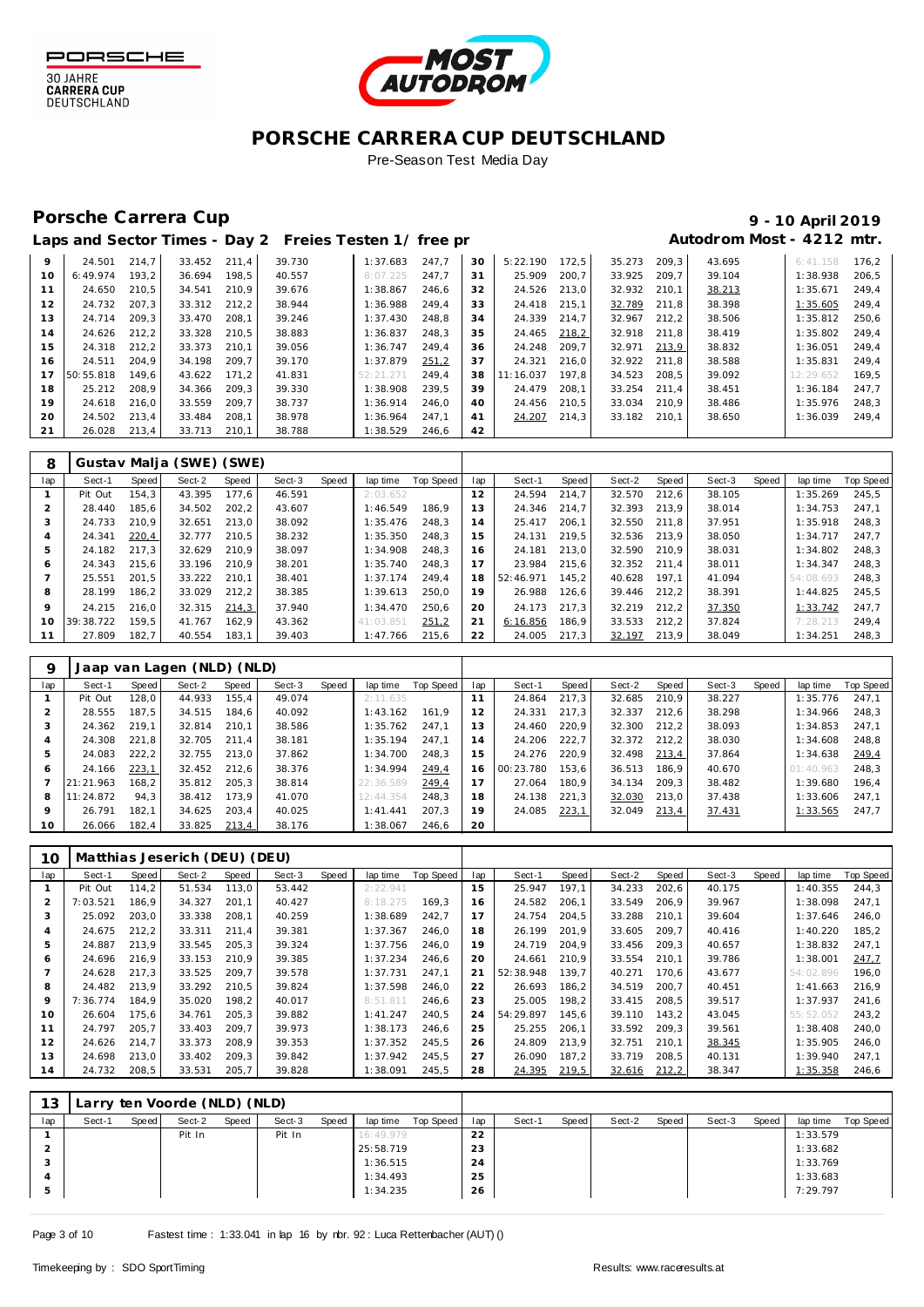



#### Pre-Season Test Media Day

#### Porsche Carrera Cup **10 April 2019 9 - 10 April 2019**

Laps and Sector Times - Day 2 Freies Testen 1/ free practic and Autodrom Most - 4212 mtr.

| 6              |  | 1:33.921  | 27 |           |       |        |       |        | 1:33.706  |       |
|----------------|--|-----------|----|-----------|-------|--------|-------|--------|-----------|-------|
| $\overline{7}$ |  | 10:50.377 | 28 |           |       |        |       |        | 1:38.624  |       |
| 8              |  | 1:33.997  | 29 |           |       |        |       |        | 1:34.100  |       |
| 9              |  | 10:31.548 | 30 |           |       |        |       |        | 1:33.797  |       |
| 10             |  | 1:34.970  | 31 |           |       |        |       |        | 6:56.777  |       |
| 11             |  | 1:34.041  | 32 |           |       |        |       |        | 1:33.682  |       |
| 12             |  | 1:33.935  | 33 |           |       |        |       |        | 1:33.991  |       |
| 13             |  | 1:33.967  | 34 |           |       |        |       |        | 1:33.576  |       |
| 14             |  | 14:33.896 | 35 | 37:20.347 | 150,2 | 36.814 | 177,0 | 39.626 | 38:36.787 |       |
| 15             |  | 1:34.416  | 36 | 24.653    | 208,1 | 32.564 | 213,4 | 37.859 | 1:35.076  | 241,6 |
| 16             |  | 1:34.637  | 37 | 6:04.365  | 154,5 | 37.205 | 180,6 | 42.420 | 7:23.990  | 247,7 |
| 17             |  | 1:34.257  | 38 | 25.078    | 203,0 | 33.256 | 210,5 | 37.849 | 1:36.183  | 240,5 |
| 18             |  | 1:33.882  | 39 | 24.113    | 213,4 | 32.026 | 214,7 | 37.188 | 1:33.327  | 247,7 |
| 19             |  | 25:17.325 | 40 | 24.134    | 215,6 | 31.970 | 215,1 | 37.405 | 1:33.509  | 248,8 |
| 20             |  | 1:37.909  | 41 | 23.873    | 220,0 | 31.928 | 215,1 | 37.529 | 1:33.330  | 249,4 |
| 21             |  | 1:33.977  | 42 | 23.885    | 221,8 | 32.066 | 213,4 | 37.503 | 1:33.454  | 248,8 |

| 14             |           |       | [oni Wolf (DEU) (DEU) |       |        |       |           |           |     |           |       |        |       |        |       |           |                  |
|----------------|-----------|-------|-----------------------|-------|--------|-------|-----------|-----------|-----|-----------|-------|--------|-------|--------|-------|-----------|------------------|
| lap            | Sect-1    | Speed | Sect-2                | Speed | Sect-3 | Speed | lap time  | Top Speed | lap | Sect-1    | Speed | Sect-2 | Speed | Sect-3 | Speed | lap time  | <b>Top Speed</b> |
|                | Pit Out   | 117,0 | 39.528                | 185,6 | 44.237 |       | 1:58.148  |           | 27  | 24.336    | 215,6 | 32.689 | 213,9 | 38.073 |       | 1:35.098  | 249,4            |
| 2              | 26.829    | 191,2 | 34.838                | 205,3 | 39.867 |       | 1:41.534  | 220.4     | 28  | 24.883    | 210,9 | 32.808 | 214,7 | 38.312 |       | 1:36.003  | 249.4            |
| 3              | 24.895    | 210.1 | 33.156                | 208,1 | 38.591 |       | 1:36.642  | 244,9     | 29  | 24.317    | 216,4 | 32.792 | 213,0 | 38.135 |       | 1:35.244  | 248,8            |
| 4              | 25.202    | 205,7 | 33.267                | 211,8 | 38.588 |       | 1:37.057  | 246,0     | 30  | 24.260    | 215,1 | 32.739 | 213,4 | 38.434 |       | 1:35.433  | 250,0            |
| 5              | 24.462    | 210,5 | 33.233                | 212,6 | 38.679 |       | 1:36.374  | 247,1     | 31  | 24.957    | 213,0 | 32.918 | 212,6 | 38.777 |       | 1:36.652  | 250,0            |
| 6              | 24.325    | 210,9 | 32.941                | 212,6 | 38.628 |       | 1:35.894  | 247,1     | 32  | 24.743    | 206,9 | 32.882 | 211,8 | 38.418 |       | 1:36.043  | 248,3            |
| $\overline{7}$ | 7:51.979  | 200.0 | 33.626                | 208,5 | 39.421 |       | 9:05.026  | 248,3     | 33  | 24.431    | 211,4 | 32.780 | 213,0 | 38.271 |       | 1:35.482  | 248,8            |
| 8              | 24.522    | 211.4 | 32.870                | 213,9 | 38.389 |       | 1:35.781  | 247,1     | 34  | 24.298    | 218,6 | 32.632 | 214.3 | 37.986 |       | 1:34.916  | 248,8            |
| 9              | 24.263    | 217.7 | 33.330                | 202,6 | 39.040 |       | 1:36.633  | 247,7     | 35  | 52:39.571 | 140,8 | 37.977 | 194.6 | 42.785 |       | 54:00.333 | 248,3            |
| 10             | 27.725    | 190.5 | 33.436                | 213,0 | 39.050 |       | 1:40.211  | 248.3     | 36  | 25.384    | 212,2 | 33.875 | 210.1 | 39.281 |       | 1:38.540  | 242,2            |
| 11             | 24.436    | 212,2 | 33.071                | 211,8 | 38.436 |       | 1:35.943  | 248,3     | 37  | 24.594    | 216,4 | 33.342 | 210,5 | 38.211 |       | 1:36.147  | 246,0            |
| 12             | 22.637    | 202,6 | 33.201                | 211,8 | 38.243 |       | 1:34.081  | 248,8     | 38  | 24.548    | 214,3 | 33.156 | 210,1 | 38.438 |       | 1:36.142  | 247,7            |
| 13             | 24.317    | 210.9 | 33.399                | 213,9 | 38.404 |       | 1:36.120  | 251,2     | 39  | 24.357    | 215,1 | 32.812 | 210.5 | 38.207 |       | 1:35.376  | 248,8            |
| 14             | 24.345    | 214.3 | 32.764                | 212,6 | 38.425 |       | 1:35.534  | 248,8     | 40  | 24.266    | 216,4 | 33.095 | 210.9 | 37.978 |       | 1:35.339  | 249.4            |
| 15             | 24.458    | 211,8 | 32.743                | 212,2 | 38.228 |       | 1:35.429  | 247.7     | 41  | 5:44.358  | 187.2 | 35.094 | 212,2 | 38.195 |       | 6:57.647  | 249,4            |
| 16             | 24.141    | 215,1 | 32.709                | 213,9 | 38.286 |       | 1:35.136  | 248,8     | 42  | 24.479    | 210,9 | 33.005 | 211,8 | 37.957 |       | 1:35.441  | 248,8            |
| 17             | 8:13.591  | 201.1 | 33.495                | 210,9 | 39.391 |       | 9:26.477  | 248,8     | 43  | 24.416    | 213,9 | 32.869 | 212,2 | 37.986 |       | 1:35.271  | 247,7            |
| 18             | 24.448    | 216.9 | 32.690                | 210,5 | 38.128 |       | 1:35.266  | 247,7     | 44  | 24.182    | 214,3 | 32.729 | 213,4 | 38.133 |       | 1:35.044  | 248,3            |
| 19             | 25:43.195 | 196.0 | 35.626                | 203,8 | 39.877 |       | 26:58.698 | 248,3     | 45  | 24.201    | 217,3 | 32.870 | 212,6 | 37.815 |       | 1:34.886  | 248,3            |
| 20             | 24.615    | 207.3 | 33.112                | 212,2 | 38.229 |       | 1:35.956  | 247,7     | 46  | 6:34.843  | 185,2 | 36.673 | 209,3 | 38.707 |       | 7:50.223  | 248,8            |
| 21             | 24.360    | 209.7 | 32.894                | 213,0 | 37.902 |       | 1:35.156  | 247,7     | 47  | 24.126    | 215,6 | 32.705 | 211,8 | 37.878 |       | 1:34.709  | 248,8            |
| 22             | 24.288    | 212.6 | 33.164                | 210.9 | 38.651 |       | 1:36.103  | 249.4     | 48  | 24.167    | 215.1 | 32.758 | 213.4 | 37.847 |       | 1:34.772  | 249.4            |
| 23             | 24.381    | 209,7 | 32.833                | 214,3 | 38.403 |       | 1:35.617  | 249,4     | 49  | 24.327    | 213,9 | 32.412 | 214,3 | 37.884 |       | 1:34.623  | 249,4            |
| 24             | 24.480    | 214,3 | 32.590                | 213,9 | 39.028 |       | 1:36.098  | 247,7     | 50  | 24.270    | 209,3 | 32.671 | 213,4 | 37.920 |       | 1:34.861  | 250,6            |
| 25             | 24.604    | 219,5 | 33.200                | 213,4 | 38.322 |       | 1:36.126  | 247,1     | 51  | 24.317    | 214.7 | 32.578 | 213,9 | 37.955 |       | 1:34.850  | 249,4            |
| 26             | 25.103    | 210.1 | 32.686                | 213,9 | 38.887 |       | 1:36.676  | 250.0     | 52  | 24.224    | 213.0 | 32.538 | 214,7 | 37.898 |       | 1:34.660  | 250,6            |

| 15  | Berkay   |       | Besler (TUR) (TUR) |       |        |       |          |           |     |           |              |        |       |        |       |           |           |
|-----|----------|-------|--------------------|-------|--------|-------|----------|-----------|-----|-----------|--------------|--------|-------|--------|-------|-----------|-----------|
| lap | Sect-1   | Speed | Sect-2             | Speed | Sect-3 | Speed | lap time | Top Speed | lap | Sect-1    | <b>Speed</b> | Sect-2 | Speed | Sect-3 | Speed | lap time  | Top Speed |
|     | Pit Out  | 129,8 | 49.691             | 122,4 | 57.181 |       | 2:22.145 |           | 22  | 4:24.221  | 205,3        | 33.342 | 211,8 | 37.954 |       | 5:35.51   | 247,1     |
| 2   | 26.821   | 201,5 | 34.868             | 209,3 | 39.100 |       | 1:40.789 | 200,0     | 23  | 23.998    | 219,1        | 32.634 | 210,5 | 38.037 |       | 1:34.669  | 247.7     |
| 3   | 28.556   | 208,5 | 33.316             | 208,5 | 39.553 |       | 1:41.425 | 246,6     | 24  | 56:13.620 | 135,5        | 41.543 | 174.5 | 40.076 |       | 57:35.239 | 247,7     |
| 4   | 24.363   | 215,6 | 32.950             | 213,4 | 38.430 |       | 1:35.743 | 246,6     | 25  | 24.547    | 211,8        | 32.852 | 207.7 | 37.953 |       | 1:35.352  | 243,8     |
| 5   | 24.286   | 216.9 | 33.357             | 207.7 | 38.405 |       | 1:36.048 | 242.7     | 26  | 24.355    | 220,0        | 32.625 | 209.7 | 37.891 |       | 1:34.871  | 246,6     |
| 6   | 4:08.617 | 189,8 | 33.308             | 208,1 | 39.810 |       | 5:21.735 | 247,1     | 27  | 24.124    | 216,4        | 32.410 | 214,3 | 39.242 |       | 1:35.776  | 244,3     |
|     | 4:59.740 | 178,2 | 33.937             | 212,2 | 38.467 |       | 6:12.144 | 247,1     | 28  | 24.370    | 213,0        | 33.135 | 210,1 | 37.873 |       | 1:35.378  | 242,7     |
| 8   | 24.269   | 216.9 | 32.901             | 210,1 | 38.345 |       | 1:35.515 | 248,3     | 29  | 24.027    | 219,5        | 32.469 | 214,3 | 37.926 |       | 1:34.422  | 249,4     |
| 9   | 24.179   | 219.1 | 32.763             | 213,0 | 38.521 |       | 1:35.463 | 247.7     | 30  | 24.055    | 222,7        | 32.492 | 210.9 | 37.965 |       | 1:34.512  | 246.6     |
| 10  | 24.172   | 214,7 | 32.821             | 213,4 | 38.105 |       | 1:35.098 | 247,1     | 31  | 24.072    | 219,5        | 32.564 | 213,4 | 37.952 |       | 1:34.588  | 248,3     |
| 11  | 24.440   | 216,4 | 32.669             | 214,7 | 38.106 |       | 1:35.215 | 248,8     | 32  | 4:12.232  | 209,3        | 32.612 | 213,9 | 38.608 |       | 5:23.452  | 247,1     |
| 12  | 25.366   | 217.3 | 32.851             | 211,8 | 38.179 |       | 1:36.396 | 250,0     | 33  | 24.054    | 220,0        | 32.442 | 211,4 | 37.825 |       | 1:34.321  | 246,0     |
| 13  | 24.208   | 215.1 | 32.703             | 212,6 | 38.209 |       | 1:35.120 | 248,3     | 34  | 24.038    | 221,3        | 32.369 | 213,0 | 37.828 |       | 1:34.235  | 246,0     |
| 14  | 24.157   | 218.2 | 32.696             | 209.3 | 38.138 |       | 1:34.991 | 245.5     | 35  | 24.064    | 217.7        | 32.485 | 211.8 | 37.797 |       | 1:34.346  | 248.3     |
| 15  | 6:32.527 | 177.9 | 35.132             | 202,2 | 39.726 |       | 7:47.385 | 246,6     | 36  | 24.300    | 222,2        | 32.495 | 215,6 | 42.932 |       | 1:39.727  | 247,7     |
| 16  | 24.521   | 217.7 | 38.686             | 204,2 | 38.205 |       | 1:41.412 | 246,6     | 37  | 8:22.883  | 135,3        | 41.640 | 159,1 | 46.918 |       | 9:51.441  | 248,8     |
| 17  | 24.248   | 218,2 | 32.767             | 213,4 | 38.252 |       | 1:35.267 | 247,7     | 38  | 24.690    | 211,8        | 32.770 | 214,3 | 37.651 |       | 1:35.111  | 247,7     |
| 18  | 24.129   | 220,0 | 32.564             | 209,7 | 37.772 |       | 1:34.465 | 245,5     | 39  | 24.168    | 220,4        | 32.089 | 213,0 | 37.644 |       | 1:33.901  | 250,0     |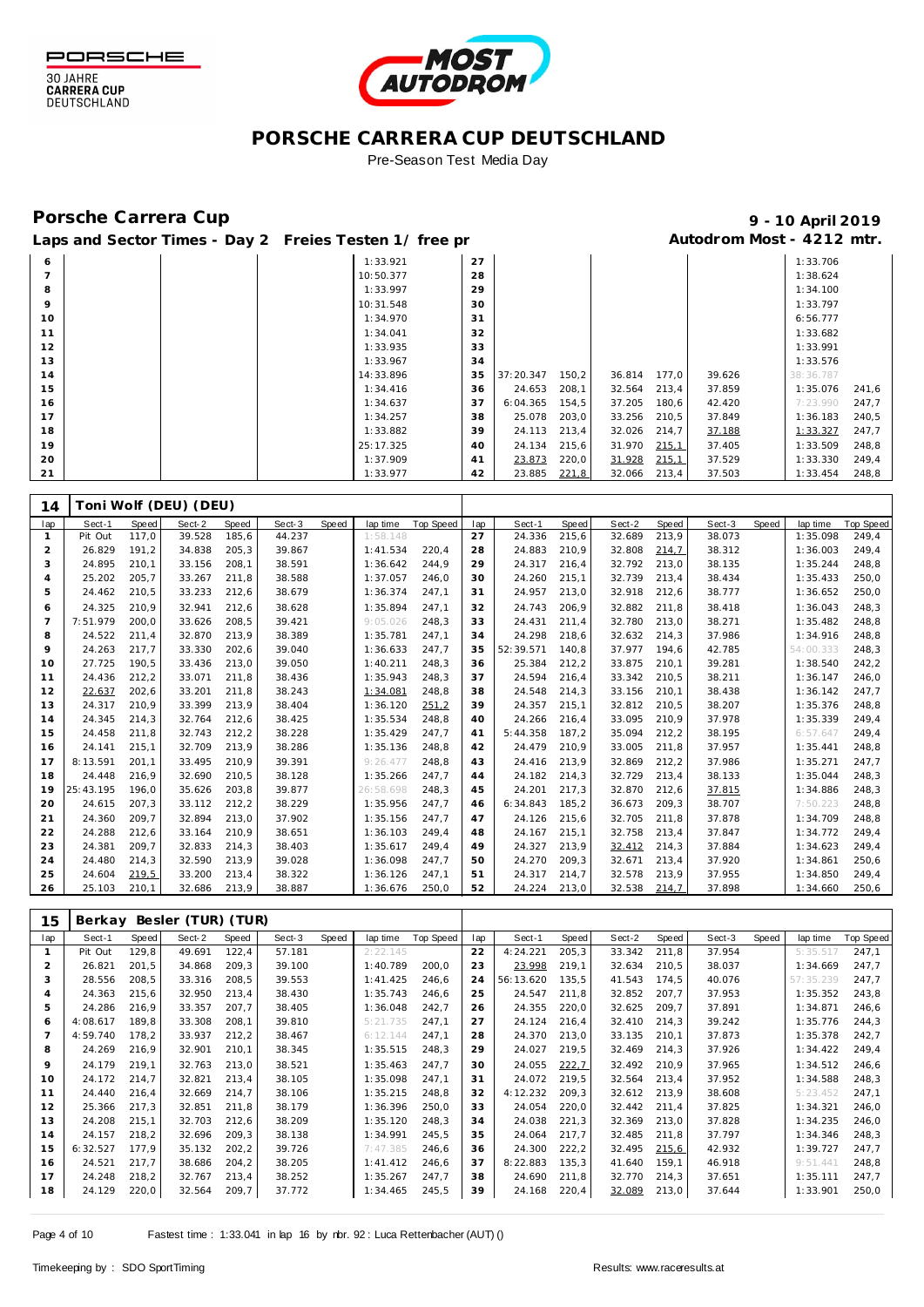



#### Porsche Carrera Cup **10 April 2019 9 - 10 April 2019**

# Autodrom Most - 4212 mtr.

| Laps and Sector Times - Day 2 Freies Testen 1/ free pr |  |
|--------------------------------------------------------|--|
|--------------------------------------------------------|--|

| 19 <sup>1</sup> | 24.105 220,0 32.886 214,3 38.764 |  |                                  |                                  |          |  |  | $1$ 1:35.755 248,3 40 24.110 218,6 32.206 213,0 37.475 | 1:33.791         | 248.3 |
|-----------------|----------------------------------|--|----------------------------------|----------------------------------|----------|--|--|--------------------------------------------------------|------------------|-------|
| 20              |                                  |  | 24.058 219.1 33.036 206.1 37.830 | $1:34.924$ 249,4 41 24.029 220,4 |          |  |  | 32.209 214.7 37.723                                    | $1:33.961$ 249.4 |       |
| 21              | 25.411 216.4 32.771 212.6 37.916 |  |                                  | 1:36.098                         | 252,9 42 |  |  |                                                        |                  |       |

| 17  |           |       | Lukas Ertl (DEU) (DEU) |       |        |       |           |           |     |           |       |        |       |        |       |           |                  |
|-----|-----------|-------|------------------------|-------|--------|-------|-----------|-----------|-----|-----------|-------|--------|-------|--------|-------|-----------|------------------|
| lap | Sect-1    | Speed | Sect-2                 | Speed | Sect-3 | Speed | lap time  | Top Speed | lap | Sect-1    | Speed | Sect-2 | Speed | Sect-3 | Speed | lap time  | <b>Top Speed</b> |
|     | Pit Out   | 194,6 | 34.707                 | 202,6 | 40.118 |       | 8:46.397  |           | 16  | 24.282    | 220,0 | 32.566 | 213,4 | 38.296 |       | 1:35.144  | 250,6            |
|     | 27.564    | 157.7 | 33.995                 | 210,1 | 39.127 |       | 1:40.686  | 246.0     | 17  | 14:34.080 | 146.9 | 41.365 | 119.6 | 44.450 |       | 15:59.895 | 250,6            |
|     | 24.722    | 210,1 | 33.008                 | 211,8 | 38.820 |       | 1:36.550  | 246,6     | 18  | 27.683    | 172,8 | 38.170 | 190,1 | 40.588 |       | 1:46.441  | 221,8            |
| 4   | 24.424    | 220,4 | 32.723                 | 212,6 | 38.649 |       | 1:35.796  | 248,8     | 19  | 24.297    | 218,2 | 32.412 | 210,1 | 37.810 |       | 1:34.519  | 247.7            |
| 5   | 4:26.615  | 166.7 | 33.827                 | 212,6 | 38.452 |       | 5:38.894  | 249.4     | 20  | 24.343    | 222,2 | 32.592 | 212,6 | 37.846 |       | 1:34.781  | 247.7            |
| 6   | 24.365    | 217.7 | 32.607                 | 212,2 | 38.483 |       | 1:35.455  | 248.8     | 21  | 24.210    | 221,3 | 32.128 | 213,9 | 37.868 |       | 1:34.206  | 248.8            |
|     | 24.642    | 217,7 | 33.284                 | 211.4 | 38.442 |       | 1:36.368  | 249,4     | 22  | 24.127    | 223,1 | 32.309 | 213.4 | 37.834 |       | 1:34.270  | 248.8            |
| 8   | 24.856    | 175,3 | 34.586                 | 212,2 | 38.430 |       | 1:37.872  | 249,4     | 23  | 44:27.363 | 149.0 | 36.751 | 182,7 | 40.834 |       | 45:44.948 | 249,4            |
| 9   | 24.446    | 220.4 | 32.535                 | 212,2 | 38.113 |       | 1:35.094  | 249.4     | 24  | 27.690    | 171.4 | 32.847 | 211.8 | 39.210 |       | 1:39.747  | 245.5            |
| 10  | 24:52.125 | 112,1 | 41.695                 | 162,9 | 45.231 |       | 26:19.051 | 249,4     | 25  | 24.040    | 220,9 | 32.510 | 212,6 | 37.908 |       | 1:34.458  | 248,8            |
| 11  | 30.217    | 137.9 | 34.625                 | 210,9 | 41.809 |       | 1:46.651  | 223,6     | 26  | 24.120    | 220,9 | 32.519 | 212,2 | 38.003 |       | 1:34.642  | 248,8            |
| 12  | 24.624    | 221.3 | 33.326                 | 203,8 | 38.362 |       | 1:36.312  | 248.8     | 27  | 24.081    | 221.8 | 32.535 | 213,4 | 38.053 |       | 1:34.669  | 250.0            |
| 13  | 24.332    | 222,2 | 32.882                 | 210.9 | 38.389 |       | 1:35.603  | 248.8     | 28  | 24.225    | 211.4 | 32.659 | 213,9 | 37.800 |       | 1:34.684  | 249.4            |
| 14  | 24.209    | 223,1 | 32.739                 | 212,6 | 38.895 |       | 1:35.843  | 248,8     | 29  | 24.198    | 223,1 | 32.347 | 213,0 | 37.969 |       | 1:34.514  | 250,0            |
| 15  | 24.177    | 218,6 | 32.608                 | 212,6 | 38.203 |       | 1:34.988  | 249,4     | 30  |           |       |        |       |        |       |           |                  |

| 20            |           |       | Henric Skoog (SWE) (SWE) |       |        |       |           |           |     |           |       |        |       |        |       |           |           |
|---------------|-----------|-------|--------------------------|-------|--------|-------|-----------|-----------|-----|-----------|-------|--------|-------|--------|-------|-----------|-----------|
| lap           | Sect-1    | Speed | Sect-2                   | Speed | Sect-3 | Speed | lap time  | Top Speed | lap | Sect-1    | Speed | Sect-2 | Speed | Sect-3 | Speed | lap time  | Top Speed |
|               | Pit Out   | 112.5 | 45.919                   | 132,5 | 49.280 |       | 2:41.884  |           | 15  | 24.047    | 218,2 | 32.190 | 213.4 | 37.868 |       | 1:34.105  | 248,8     |
| $\mathcal{P}$ | 23:33.623 | 115.5 | 45.659                   | 133.0 | 45.863 |       | 25:05.145 | 135.5     | 16  | 40:51.357 | 167.4 | 35.371 | 203.8 | 39.645 |       | 42:06.373 | 248.8     |
| 3             | 14:45.055 | 150,8 | 38.523                   | 203,4 | 39.898 |       | 16:03.476 | 196.4     |     | 24.514    | 214,3 | 32.607 | 212.6 | 38.640 |       | 1:35.761  | 247,1     |
| 4             | 24.606    | 213.9 | 32.756                   | 210,1 | 38.092 |       | 1:35.454  | 244.3     | 18  | 24.131    | 216,4 | 32.552 | 210.5 | 37.898 |       | 1:34.581  | 247,7     |
| 5             | 24.143    | 205.3 | 32.475                   | 213.0 | 37.844 |       | 1:34.462  | 247.7     | 19  | 24.344    | 182.7 | 34.598 | 212.6 | 38.572 |       | 1:37.514  | 246.0     |
| 6             | 24.154    | 214.7 | 32.378                   | 214,3 | 37.967 |       | 1:34.499  | 248.8     | 20  | 24.297    | 215,1 | 32.422 | 209.7 | 38.179 |       | 1:34.898  | 243,2     |
|               | 16:47.075 | 175.3 | 33.733                   | 211,4 | 38.389 |       | 17:59.197 | 250.6     | 21  | 24.182    | 217,7 | 32.550 | 210.9 | 38.166 |       | 1:34.898  | 247.7     |
| 8             | 24.058    | 211.8 | 32.264                   | 213,0 | 37.957 |       | 1:34.279  | 248.3     | 22  | 24.074    | 220,9 | 39.354 | 149.8 | 38.719 |       | 1:42.147  | 247,7     |
| $\circ$       | 24.261    | 210,9 | 33.246                   | 209,7 | 38.724 |       | 1:36.231  | 248.8     | 23  | 40:05.540 | 179.4 | 39.382 | 169.5 | 40.395 |       | 41:25.317 | 248,8     |
| 10            | 21:49.138 | 136,2 | 40.566                   | 151,5 | 43.260 |       | 23:12.964 | 250.6     | 24  | 24.384    | 218,6 | 32.508 | 212.2 | 37.867 |       | 1:34.759  | 248.3     |
| 11            | 25.476    | 196.0 | 34.271                   | 209.7 | 39.322 |       | 1:39.069  | 240.0     | 25  | 24.087    | 220,0 | 32.172 | 213.4 | 37.865 |       | 1:34.124  | 248.8     |
| 12            | 26.636    | 169.0 | 33.908                   | 184,6 | 38.828 |       | 1:39.372  | 246.6     | 26  | 24.234    | 220,4 | 32.338 | 213.0 | 38.054 |       | 1:34.626  | 248.3     |
| 13            | 24.101    | 214.7 | 32.192                   | 212,6 | 37.549 |       | 1:33.842  | 248.8     | 27  | 26.580    | 209.7 | 32.400 | 214,3 | 38.038 |       | 1:37.018  | 249.4     |
| 14            | 24.017    | 217,3 | 32.304                   | 213,4 | 40.283 |       | 1:36.604  | 248,8     | 28  | 24.441    | 220,4 | 32.988 | 210,9 | 37.848 |       | 1:35.277  | 251,7     |

| 22  |           |       | Nicolas Schöll (AUT) (AUT)  |       |        |       |           |           |     |           |       |        |       |        |       |           |                  |
|-----|-----------|-------|-----------------------------|-------|--------|-------|-----------|-----------|-----|-----------|-------|--------|-------|--------|-------|-----------|------------------|
| lap | Sect-1    | Speed | Sect-2                      | Speed | Sect-3 | Speed | lap time  | Top Speed | lap | Sect-1    | Speed | Sect-2 | Speed | Sect-3 | Speed | lap time  | <b>Top Speed</b> |
|     | Pit Out   | 89,1  | 52.984                      | 170,9 | 48.680 |       | 2:17.827  |           | 21  | 24.194    | 213,9 | 32.653 | 210,9 | 38.073 |       | 1:34.920  | 249,4            |
| 2   | 27.587    | 173,9 | 45.134                      | 153,2 | 45.298 |       | 1:58.019  | 187.8     | 22  | 45:13.633 | 194.9 | 34.286 | 207.3 | 38.958 |       | 46:26.877 | 247,7            |
| 3   | 25.731    | 198,2 | 35.010                      | 205,7 | 40.133 |       | 1:40.874  | 222,7     | 23  | 24.499    | 207.3 | 33.056 | 210,5 | 38.312 |       | 1:35.867  | 245,5            |
| 4   | 12:08.208 | 115,9 | 49.687                      | 109,2 | 49.569 |       | 13:47.464 | 244,9     | 24  | 24.504    | 208,9 | 32.869 | 211,8 | 38.621 |       | 1:35.994  | 246,0            |
| 5   | 31.621    | 118.8 | 47.734                      | 184.6 | 42.960 |       | 2:02.315  | 177.3     | 25  | 24.597    | 209.3 | 32.886 | 208.9 | 38.051 |       | 1:35.534  | 248,8            |
| 6   | 28.190    |       | 34.735                      | 206,5 | 40.170 |       | 1:43.095  | 177.9     | 26  | 24.409    | 208,9 | 32.914 | 208.9 | 38.116 |       | 1:35.439  | 246,6            |
|     | 24.777    | 204.2 | 32.948                      | 210.9 | 38.673 |       | 1:36.398  | 245,5     | 27  | 24.409    | 211.4 | 33.085 | 209.3 | 38.135 |       | 1:35.629  | 243,8            |
| 8   | 24.647    | 205,3 | 33.783                      | 213,4 | 38.434 |       | 1:36.864  | 244,9     | 28  | 24.388    | 209,3 | 33.079 | 211.8 | 38.160 |       | 1:35.627  | 245,5            |
| 9   | 24.723    | 209,3 | 32.862                      | 208,9 | 38.620 |       | 1:36.205  | 244,9     | 29  | 24.543    | 212,6 | 32.902 | 211,8 | 38.212 |       | 1:35.657  | 246,6            |
| 10  | 24.561    |       | 32.609                      | 214,3 | 38.445 |       | 1:35.615  | 248,3     | 30  | 24.474    | 211,4 | 32.635 | 211,8 | 38.154 |       | 1:35.263  | 245,5            |
| 11  | 24.356    | 210.5 | 32.597                      | 212,6 | 38.157 |       | 1:35.110  | 246.0     | 31  | 24.484    | 213.9 | 32.978 | 212,2 | 38.472 |       | 1:35.934  | 244,9            |
| 12  | 20:21.162 | 174,5 | 40.523                      | 129,2 | 43.339 |       | 21:45.024 | 246,6     | 32  | 24.383    | 213.9 | 32.802 | 210,9 | 38.285 |       | 1:35.470  | 246,6            |
| 13  | 25.271    | 206.1 | 33.053                      | 210,9 | 38.931 |       | 1:37.255  | 217.7     | 33  | 24.454    | 212,6 | 32.869 | 212,6 | 38.246 |       | 1:35.569  | 244,9            |
| 14  | 25.726    | 209.7 | 32.943                      | 213,0 | 38.611 |       | 1:37.280  | 204.9     | 34  | 24.449    | 210.9 | 32.785 | 210,9 | 38.055 |       | 1:35.289  | 250,0            |
| 15  | 40:15.978 | 115.3 | 50.679                      | 128,9 | 48.369 |       | 41:55.026 | 247,7     | 35  | 24.407    | 213,0 | 32.607 | 213,0 | 38.336 |       | 1:35.350  | 246,0            |
| 16  | 32.215    | 157,9 | 41.850                      | 140,3 | 46.134 |       | 2:00.199  | 167,4     | 36  | 24.284    | 215,1 | 32.570 | 212,2 | 38.067 |       | 1:34.921  | 246,6            |
| 17  | 25.240    | 198,5 | 33.666                      | 210.9 | 39.463 |       | 1:38.369  | 232,3     | 37  | 24.323    | 216,0 | 32.534 | 211.8 | 38.010 |       | 1:34.867  | 250,0            |
| 18  | 24.666    | 210.9 | 32.590                      | 213,4 | 38.826 |       | 1:36.082  | 246,6     | 38  | 24.353    | 216,0 | 32.618 | 210.9 | 37.905 |       | 1:34.876  | 243,2            |
| 19  | 24.508    | 211,8 | 32.992                      | 211,8 | 37.937 |       | 1:35.437  | 246,0     | 39  | 24.557    | 210.1 | 32.701 | 212,6 | 37.729 |       | 1:34.987  | 246,0            |
| 20  | 25.049    | 205.7 | 32.952                      | 213,4 | 38.696 |       | 1:36.697  | 246,0     | 40  | 24.307    | 216,0 | 32.536 | 213,0 | 38.268 |       | 1:35.111  | 247,7            |
|     |           |       |                             |       |        |       |           |           |     |           |       |        |       |        |       |           |                  |
| 23  |           |       | Louis Henkefend (DEU) (DEU) |       |        |       |           |           |     |           |       |        |       |        |       |           |                  |

lap | Sect-1 Speed | Sect-2 Speed | Sect-3 Speed | lap time Top Speed | lap | Sect-1 Speed | Sect-2 Speed | Sect-3 Speed | lap time Top Speed

| Page 5 of 10 |  |  |
|--------------|--|--|
|              |  |  |

Pit Out 103,3 49.354 141,9 55.163 2:23.929

24.556 209,7 32.982 213,0 39.385 1:36.923 250,6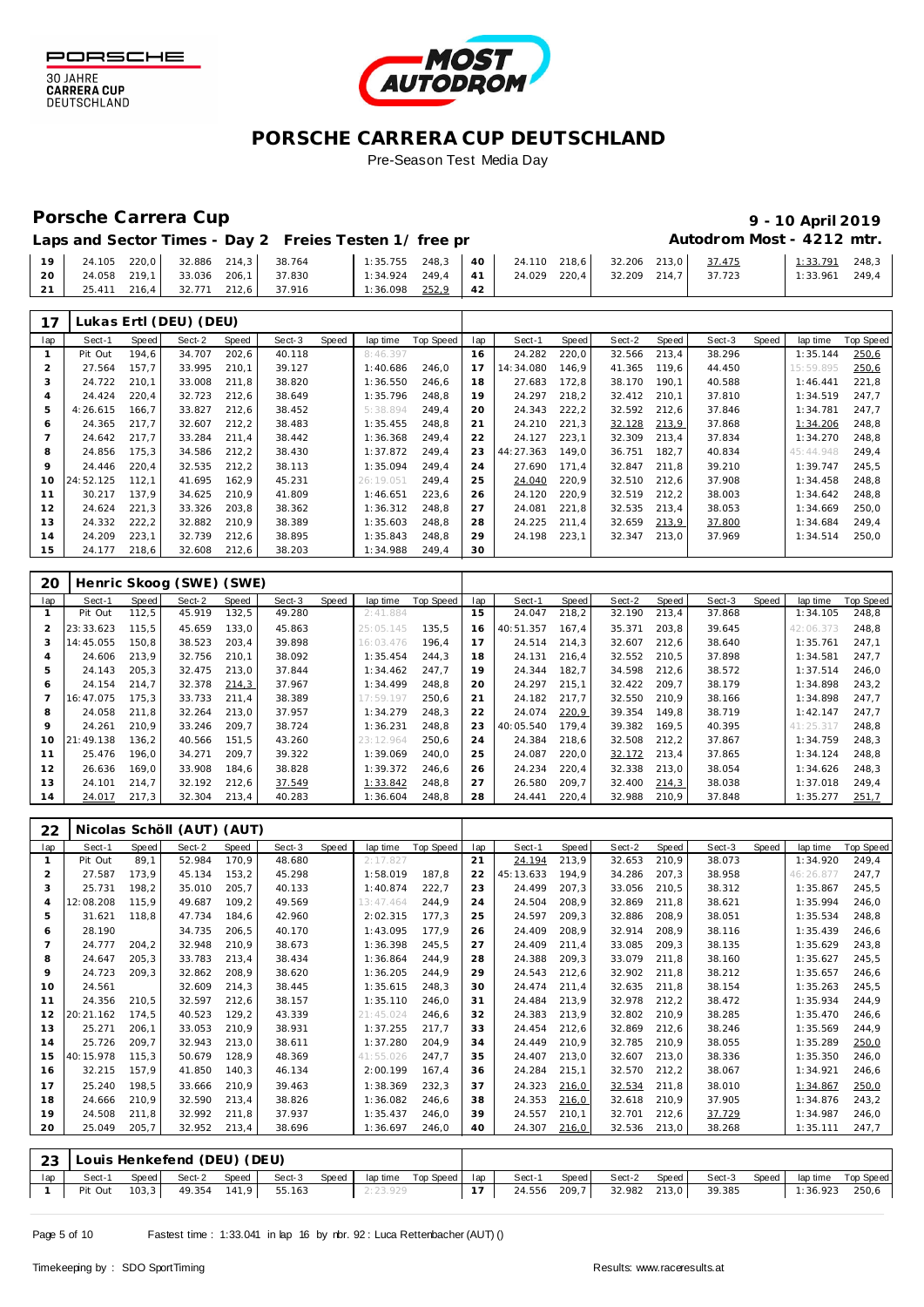





#### Porsche Carrera Cup **10 April 2019 9 - 10 April 2019**

# Laps and Sector Times - Day 2 Freies Testen 1/ free practic and **Autodrom Most - 4212 mtr.**

| $\overline{2}$ | 33.809    | 129.8 | 41.485 | 135.0 | 43.612   | 1:58.906  | 147.5 | 18 | 24.543    | 212,2 | 33.401 | 213.0 | 38.730 | 1:36.674  | 247.7 |
|----------------|-----------|-------|--------|-------|----------|-----------|-------|----|-----------|-------|--------|-------|--------|-----------|-------|
| 3              | 26.070    |       | 34.433 | 206.5 | 40.290   | 1:40.793  | 220.0 | 19 | 24.367    | 214.3 | 32.882 | 213,9 | 38.786 | 1:36.035  | 246.6 |
| 4              | 25.144    | 206.9 | 33.605 | 207.3 | 39.633   | 1:38.382  | 237.4 | 20 | 14:34.995 | 193.2 | 33.923 | 207.3 | 39.237 | 15:48.155 |       |
| 5              | 9:30.738  | 0.2   |        |       | 9:47.733 | 10:45.918 | 243.2 | 21 | 24.879    | 206.9 | 32.991 | 212.6 | 38.841 | 1:36.711  | 242.7 |
| 6              | 25.151    |       | 33.409 | 210.5 | 42.639   | 1:41.199  | 250.6 | 22 | 24.652    | 215.1 | 33.031 | 211.8 | 38.895 | 1:36.578  | 244.3 |
|                | 24.954    | 205.7 | 33.244 | 207.3 | 39.327   | 1:37.525  | 245.5 | 23 | 24.405    | 215.6 | 32.957 | 211.8 | 38.582 | 1:35.944  | 246.6 |
| 8              | 24.768    | 203.4 | 33.543 | 210.1 | 39.130   | 1:37.441  | 242.7 | 24 | 24.364    | 213.0 | 32.944 | 211.4 | 38.612 | 1:35.920  | 251,2 |
| $\circ$        | 25.855    | 192.5 | 33.524 | 210.9 | 39.222   | 1:38.601  | 248.3 | 25 | 24.262    |       | 32.847 | 213.0 | 38.669 | 1:35.778  | 246.6 |
| 10             | 24.709    | 206.1 | 33.310 | 210.5 | 39.236   | 1:37.255  | 241.1 | 26 | 24.371    | 206.1 | 33.114 | 213.4 | 38.851 | 1:36.336  | 246.6 |
| 11             | 24.678    | 216,9 | 33.275 | 211.8 | 38.691   | 1:36.644  | 249.4 | 27 | 14:48.367 | 121.9 | 45.615 | 153.4 | 51.308 | 16:25.290 | 250.6 |
| 12             | 9:25.403  | 185.2 | 34.412 | 206.5 | 39.416   | 10:39.231 | 246.0 | 28 | 31.512    | 137.9 | 40.171 | 163.4 | 46.198 | 1:57.881  | 174.5 |
| 13             | 25.023    | 220,0 | 33.079 | 213,0 | 38.873   | 1:36.975  | 244.9 | 29 | 29.471    | 180.0 | 38.522 | 180.9 | 41.170 | 1:49.163  | 194.2 |
| 14             | 10:42.924 | 138.1 | 38.508 | 179.7 | 43.328   | 12:04.760 | 241.1 | 30 | 25.101    | 206.9 | 33.641 | 208.5 | 39.177 | 1:37.919  | 247.1 |
| 15             | 25.323    | 195.7 | 36.462 | 207.7 | 39.753   | 1:41.538  | 234.3 | 31 | 24.574    | 213.0 | 32.967 | 208.9 | 38.522 | 1:36.063  | 248.3 |
| 16             | 24.876    | 212.6 | 33.121 | 210.9 | 38.905   | 1:36.902  | 245.5 | 32 |           |       |        |       |        |           |       |

| 27  |           |       |        |       | Jean-Baptiste Simmenauer (FRA) (FRA) |       |           |           |     |           |       |        |        |        |       |           |                  |
|-----|-----------|-------|--------|-------|--------------------------------------|-------|-----------|-----------|-----|-----------|-------|--------|--------|--------|-------|-----------|------------------|
| lap | Sect-1    | Speed | Sect-2 | Speed | Sect-3                               | Speed | lap time  | Top Speed | lap | Sect-1    | Speed | Sect-2 | Speed  | Sect-3 | Speed | lap time  | <b>Top Speed</b> |
|     | Pit Out   | 143,8 | 43.101 | 149,4 | 47.714                               |       | 2:02.222  |           | 21  | 26.895    | 173,4 | 34.791 | 206, 1 | 38.750 |       | 1:40.436  | 242,2            |
|     | 26.525    | 170.6 | 34.371 | 206,9 | 39.427                               |       | 1:40.323  | 242.7     | 22  | 24.503    | 221,3 | 32.460 | 212,6  | 37.708 |       | 1:34.671  | 247,7            |
| 3   | 24.745    | 211,4 | 33.057 | 210,5 | 38.511                               |       | 1:36.313  | 245.5     | 23  | 24.322    | 220,0 | 32.668 | 213,0  | 38.762 |       | 1:35.752  | 248,3            |
| 4   | 24.434    | 216,0 | 32.960 | 212,2 | 38.747                               |       | 1:36.141  | 247,1     | 24  | 24.118    | 219,5 | 32.599 | 213,0  | 38.128 |       | 1:34.845  | 248,3            |
| 5   | 24.342    | 218,6 | 33.044 | 210,1 | 38.815                               |       | 1:36.201  | 243.8     | 25  | 24.166    | 220,4 | 32.447 | 213,4  | 39.025 |       | 1:35.638  | 247,1            |
| 6   | 24.234    | 220,9 | 32.822 | 212,2 | 38.159                               |       | 1:35.215  | 248,3     | 26  | 24.321    | 218,2 | 32.652 | 213,0  | 38.152 |       | 1:35.125  | 247,7            |
|     | 24.329    | 218.6 | 33.101 | 212,6 | 38.303                               |       | 1:35.733  | 246.6     | 27  | 19:27.455 | 198,2 | 33.946 | 195,3  | 41.578 |       | 20:42.979 | 248,3            |
| 8   | 24.185    | 220,4 | 32.936 | 210,9 | 38.563                               |       | 1:35.684  | 247,7     | 28  | 24.239    | 219,1 | 33.016 | 209.7  | 41.135 |       | 1:38.390  | 248,3            |
| 9   | 24.210    | 216,0 | 32.954 | 212,2 | 38.494                               |       | 1:35.658  | 246.6     | 29  | 24.273    | 222,7 | 32.487 | 212,6  | 38.100 |       | 1:34.860  | 249,4            |
| 10  | 24.379    | 218.6 | 32.726 | 213,4 | 38.411                               |       | 1:35.516  | 247.7     | 30  | 24.016    | 221,3 | 32.500 | 213,4  | 37.994 |       | 1:34.510  | 247,7            |
| 11  | 24.219    | 219,5 | 32.648 | 213,0 | 38.457                               |       | 1:35.324  | 247,7     | 31  | 4:38.025  | 125,9 | 39.669 | 196.0  | 41.450 |       | 5:59.144  | 247,7            |
| 12  | 24.309    | 217,3 | 32.828 | 213,0 | 38.598                               |       | 1:35.735  | 249.4     | 32  | 27.080    | 197,8 | 33.578 | 210,9  | 39.509 |       | 1:40.167  | 177,9            |
| 13  | 24.309    | 217.7 | 32.725 | 211,8 | 38.385                               |       | 1:35.419  | 248.8     | 33  | 24.250    | 222,2 | 32.267 | 212,6  | 37.604 |       | 1:34.121  | 248,3            |
| 14  | 24.240    | 220,0 | 32.714 | 213,4 | 38.349                               |       | 1:35.303  | 247.7     | 34  | 24.116    | 217.7 | 32.226 | 213,0  | 37.603 |       | 1:33.945  | 248,8            |
| 15  | 24.257    | 219,1 | 32.592 | 213,4 | 38.504                               |       | 1:35.353  | 248.3     | 35  | 24.129    | 222,7 | 32.279 | 213,4  | 37.707 |       | 1:34.115  | 248,8            |
| 16  | 24.247    | 220.9 | 32.774 | 212,6 | 38.315                               |       | 1:35.336  | 248.3     | 36  | 25.736    | 205,3 | 35.726 | 196.0  | 39.627 |       | 1:41.089  | 248,8            |
| 17  | 24.270    | 218.6 | 32.827 | 212,2 | 38.417                               |       | 1:35.514  | 247.1     | 37  | 46:31.944 | 183.4 | 34.994 | 201,1  | 39.482 |       | 47:46.420 | 250.6            |
| 18  | 24.374    | 219.5 | 32.658 | 214,7 | 38.235                               |       | 1:35.267  | 247.7     | 38  | 24.397    | 219,5 | 32.554 | 212,2  | 37.723 |       | 1:34.674  | 248,3            |
| 19  | 24.319    | 216,9 | 32.784 | 209,3 | 39.374                               |       | 1:36.477  | 248.8     | 39  | 24.733    | 219,1 | 32.626 | 213,4  | 37.925 |       | 1:35.284  | 248,8            |
| 20  | 34:51.044 | 141.4 | 40.402 | 166.7 | 46.566                               |       | 36:18.012 | 243,2     | 40  | 24.073    | 223,1 | 32.223 | 213,4  | 37.758 |       | 1:34.054  | 248,8            |

| 33  |           |       | Stefan Rehkopf (DEU) (DEU) |       |        |       |           |                  |     |          |       |          |       |        |       |          |           |
|-----|-----------|-------|----------------------------|-------|--------|-------|-----------|------------------|-----|----------|-------|----------|-------|--------|-------|----------|-----------|
| lap | Sect-1    | Speed | Sect-2                     | Speed | Sect-3 | Speed | lap time  | <b>Top Speed</b> | lap | Sect-1   | Speed | Sect-2   | Speed | Sect-3 | Speed | lap time | Top Speed |
|     | Pit Out   | 147,1 | 46.049                     | 137,1 | 49.726 |       | 2:11.157  |                  | 20  | 5:17.564 | 160,5 | 35.045   | 203,8 | 40.318 |       | 6:32.927 | 246,6     |
|     | 32:16.461 | 129.0 | 45.359                     | 141,2 | 45.364 |       | 33:47.184 | 192,9            | 21  | 24.588   | 221,3 | 32.884   | 210,1 | 38.836 |       | 1:36.308 | 245,5     |
|     | 24:45.622 | 140,6 | 44.573                     | 141.0 | 51.266 |       | 26:21.461 | 154,5            | 22  | 24.457   | 214,3 | 32.831   | 211,8 | 38.752 |       | 1:36.040 | 246,6     |
| 4   | 22:19.189 | 162,4 | 42.978                     | 140,6 | 44.976 |       | 23:47.143 | 182,7            | 23  | 24.451   | 219,1 | 32.992   | 208,1 | 38.685 |       | 1:36.128 | 246,6     |
| 5   | 3:49.697  | 189.1 | 33.743                     | 210.1 | 39.791 |       | 5:03.231  | 220,4            | 24  | 24.292   | 222,2 | 32.936   | 207.7 | 38.651 |       | 1:35.879 | 247,1     |
| 6   | 24.884    | 217,7 | 33.332                     | 208,5 | 39.607 |       | 1:37.823  | 242,7            | 25  | 24.449   | 216,4 | 32.826   | 212,6 | 38.561 |       | 1:35.836 | 247,7     |
|     | 24.667    | 211,8 | 32.985                     | 210,9 | 38.821 |       | 1:36.473  | 246,6            | 26  | 24.562   | 216,9 | 32.765   | 211,8 | 38.610 |       | 1:35.937 | 247,7     |
| 8   | 25.817    | 203,4 | 32.897                     | 213,0 | 38.692 |       | 1:37.406  | 184.3            | 27  | 24.185   | 222,2 | 33.055   | 212,2 | 38.686 |       | 1:35.926 | 247,1     |
| 9   | 4:48.942  | 194,6 | 33.726                     | 207,7 | 39.246 |       | 6:01.914  | 247.7            | 28  | 24.636   | 218,6 | 33.650   | 210,9 | 38.816 |       | 1:37.102 | 246,6     |
| 10  | 24.546    | 211,4 | 32.950                     | 213,4 | 38.798 |       | 1:36.294  | 247,7            | 29  | 24.526   | 222,2 | 33.087   | 210,1 | 38.993 |       | 1:36.606 | 248,3     |
| 11  | 18:43.160 | 143,0 | 44.195                     | 152,5 | 45.156 |       | 20:12.511 | 247,7            | 30  | 24.282   | 213,4 | 33.108   | 211,8 | 39.008 |       | 1:36.398 | 248,3     |
| 12  | 26.465    | 186,5 | 34.537                     | 208,9 | 40.051 |       | 1:41.053  | 226,4            | 31  | 24.715   | 220,9 | 32.991   | 210,9 | 38.875 |       | 1:36.581 | 247,7     |
| 13  | 24.803    | 216,0 | 32.827                     | 210,9 | 38.429 |       | 1:36.059  | 245,5            | 32  | 24.530   | 222,7 | 32.808   | 212,6 | 38.634 |       | 1:35.972 | 247,7     |
| 14  | 24.346    | 223,6 | 32.458                     | 213,0 | 38.031 |       | 1:34.835  | 246,6            | 33  | 25.308   | 217,7 | 33.183   | 210,5 | 38.887 |       | 1:37.378 | 248,3     |
| 15  | 24.233    | 222,2 | 32.568                     | 212,2 | 38.447 |       | 1:35.248  | 247,7            | 34  | 26.069   | 189,1 | 33.842   | 212,2 | 38.961 |       | 1:38.872 | 246,0     |
| 16  | 24.361    | 221,3 | 32.571                     | 212,2 | 38.348 |       | 1:35.280  | 247.7            | 35  | 24.370   | 220,4 | 32.728   | 212,6 | 38.438 |       | 1:35.536 | 248,3     |
| 17  | 38:05.989 | 166,4 | 39.851                     | 191.8 | 41.942 |       | 39:27.782 | 248,3            | 36  | 24.768   | 222.7 | 1:07.209 | 206.5 | 39.207 |       | 2:11.184 | 248.8     |
| 18  | 25.648    | 192,5 | 34.087                     | 208,1 | 39.818 |       | 1:39.553  | 236,8            | 37  | 24.382   | 223,1 | 32.858   | 210.9 | 38.842 |       | 1:36.082 | 247,7     |
| 19  | 24.460    | 216,0 | 33.103                     | 208,9 | 38.574 |       | 1:36.137  | 245,5            | 38  |          |       |          |       |        |       |          |           |
|     |           |       |                            |       |        |       |           |                  |     |          |       |          |       |        |       |          |           |
|     |           | .     | $\lambda = -1$             |       |        |       |           |                  |     |          |       |          |       |        |       |          |           |

|     | 37   Igor Walilko (POL) (POL)         |       |  |  |          |      |                                           |                                                                           |                                 |  |                  |
|-----|---------------------------------------|-------|--|--|----------|------|-------------------------------------------|---------------------------------------------------------------------------|---------------------------------|--|------------------|
| lap | Sect-1                                | Speed |  |  |          |      |                                           | Sect-2 Speed Sect-3 Speed laptime Top Speed lap Sect-1 Speed Sect-2 Speed | Sect-3 Speed lap time Top Speed |  |                  |
|     | Pit Out 94,5 49.609 122,2 49.214      |       |  |  | 2:22.296 | 18 I | 24.333 217.3                              |                                                                           | 32.627 211,8 37.772             |  | $1:34.732$ 247,1 |
|     | 2 15:21.479 101.4 46.762 127.1 47.148 |       |  |  |          |      | $16:55.389$ $168.8$ $19$ $23.256$ $198.5$ |                                                                           | 32.968 212,2 37.728             |  | $1:33.952$ 247.7 |
|     |                                       |       |  |  |          |      |                                           |                                                                           |                                 |  | $1:34.319$ 247.7 |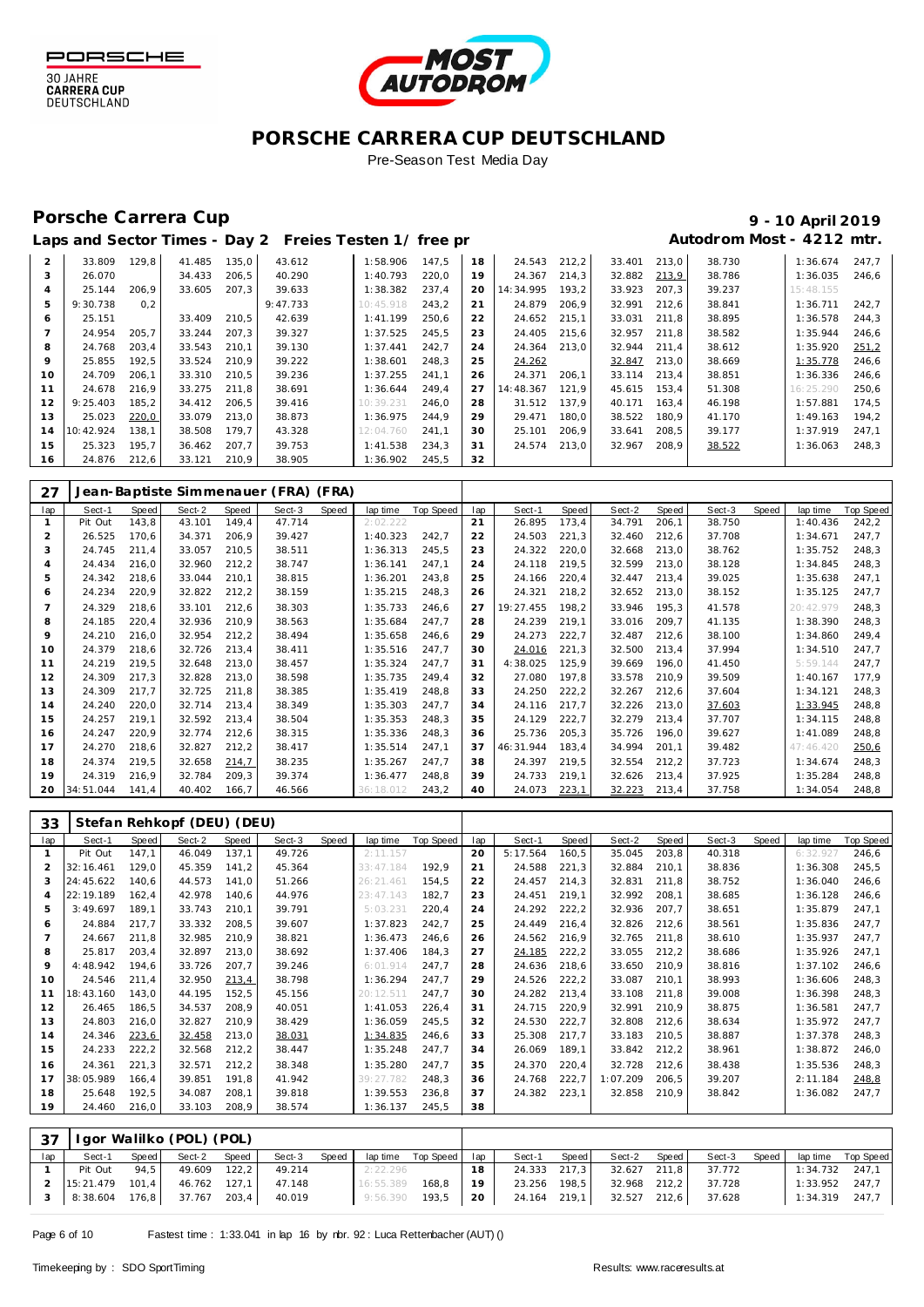



Pre-Season Test Media Day

### Porsche Carrera Cup **10 April 2019 9 - 10 April 2019**

# Laps and Sector Times - Day 2 Freies Testen 1/ free practic and **Autodrom Most - 4212 mtr.**

| 4       | 24.774    | 201.9 | 32.793 | 212.6 | 39.411 | 1:36.978  | 246.6 | 21 | 24.133    | 216.9 | 32.404 | 212,6 | 37.784 | 1:34.321  | 248.3 |
|---------|-----------|-------|--------|-------|--------|-----------|-------|----|-----------|-------|--------|-------|--------|-----------|-------|
| 5.      | 24.422    | 203.0 | 32.728 | 211.8 | 38.242 | 1:35.392  | 248.8 | 22 | 24.105    | 221,3 | 32.292 | 213.9 | 37.766 | 1:34.163  | 248.8 |
| 6       | 24.154    | 216.0 | 32.425 | 213.4 | 37.883 | 1:34.462  | 249.4 | 23 | 10:06.817 | 91.4  | 37.984 | 202.2 | 41.189 | 11:25.990 | 207.7 |
|         | 24.121    | 200.4 | 33.443 | 205.7 | 38.058 | 1:35.622  | 248.8 | 24 | 6:20.221  | 199.6 | 33.935 | 193.9 | 38.129 | 7:32.285  | 247.1 |
| 8       | 24.152    | 216.4 | 32.435 | 213.0 | 38.241 | 1:34.828  | 249.4 | 25 | 24.225    | 220.0 | 33.759 | 210.9 | 38.063 | 1:36.047  | 248.3 |
| $\circ$ | 23.968    | 214.7 | 32.496 | 213.9 | 38.049 | 1:34.513  | 248.8 | 26 | 24.104    | 213.0 | 32.350 | 214.7 | 38.278 | 1:34.732  | 248.8 |
| 10      | 9:03.009  | 148.4 | 36.559 | 176.5 | 41.762 | 10:21.330 | 235.8 | 27 | 24.054    | 212.2 | 32.491 | 212.6 | 37.800 | 1:34.345  | 244.9 |
| 11      | 27.188    | 171.4 | 34.598 | 209.7 | 38.459 | 1:40.245  | 223.1 | 28 | 10:09.698 | 119.1 | 40.407 | 158.6 | 43.252 | 11:33.357 | 251.2 |
| 12      | 24.140    | 219.1 | 33.090 | 209.3 | 39.211 | 1:36.441  | 248.3 | 29 | 38.751    | 95.8  | 39.924 | 208.1 | 40.905 | 1:59.580  | 127.7 |
| 13      | 24.087    | 216.4 | 32.416 | 210.9 | 37.781 | 1:34.284  | 248.8 | 30 | 20.724    | 193.5 | 37.268 | 197.1 | 38.709 | 1:36.701  | 247.7 |
| 14      | 23.981    | 215.6 | 32.637 | 211.4 | 37.687 | 1:34.305  | 249.4 | 31 | 24.420    | 217.3 | 32.116 | 213.9 | 37.441 | 1:33.977  | 248.3 |
| 15      | 23.952    | 220.0 | 32.363 | 213.4 | 37.838 | 1:34.153  | 250.0 | 32 | 23.936    | 219.5 | 31.996 | 213.9 | 37.660 | 1:33.592  | 248.3 |
| 16      | 29:17.687 | 110.1 | 45.171 | 122,6 | 43.300 | 30:46.158 | 248.3 | 33 | 23.899    | 220.4 | 32.046 | 213.4 | 37.588 | 1:33.533  | 248.8 |
| 17      | 27.604    | 187,2 | 34.265 | 209,7 | 38.279 | 1:40.148  | 181.8 | 34 | 23.724    | 220.4 | 32.284 | 213.0 | 37.712 | 1:33.720  | 248.8 |
|         |           |       |        |       |        |           |       |    |           |       |        |       |        |           |       |

| 44  |          |       | Sandro Kaibach (DEU) (DEU) |       |        |       |          |           |     |           |       |        |       |        |       |           |           |
|-----|----------|-------|----------------------------|-------|--------|-------|----------|-----------|-----|-----------|-------|--------|-------|--------|-------|-----------|-----------|
| lap | Sect-1   | Speed | Sect-2                     | Speed | Sect-3 | Speed | lap time | Top Speed | lap | Sect-1    | Speed | Sect-2 | Speed | Sect-3 | Speed | lap time  | Top Speed |
|     | Pit Out  | 95,6  | 56.783                     | 99,4  | 52.929 |       | 2:33.737 |           | 10  | 24.533    | 214.3 |        |       |        |       | 1:35.508  |           |
|     | 32.594   | 133,3 | 41.654                     | 139,7 | 43.884 |       | 1:58.132 | 166.4     | 11  | 24.413    | 215.1 | 32.734 |       | 38.164 |       | 1:35.311  |           |
| 3   | 26.306   | 187.2 | 34.344                     | 206.5 | 39.578 |       | 1:40.228 |           | 12  | 44:34.977 | 105.1 | 52.047 | 107.6 | 49.005 |       | 46:16.029 |           |
| 4   | 24.580   | 208.9 |                            |       |        |       | 1:36.024 | 243.2     | 13  | 31.641    | 130.9 |        |       |        |       | 1:50.823  | 200.4     |
| 5   | 24.361   | 212,6 | 32.956                     | 207,3 | 38.501 |       | 1:35.818 |           | 14  | 24.419    | 216.0 |        |       |        |       | 1:37.703  | 247.1     |
| O   | 24.346   | 213.0 |                            |       |        |       | 1:35.675 |           | 15  | 24.283    | 212.2 |        |       |        |       | 1:34.382  |           |
|     | 6:50.682 | 196.0 | 33.468                     | 0,3   | 39.155 |       | 8:03.305 | 247.7     | 16  | 24.149    |       |        |       |        |       | 1:41.869  |           |
| 8   | 24.598   | 211.4 |                            |       |        |       | 1:36.217 |           | 17  | 24.174    |       |        |       |        |       | 1:34.250  |           |
| 9   | 24.309   | 214.3 |                            |       |        |       | 1:35.483 |           | 18  |           |       |        |       |        |       |           |           |

| 50             |           |       | Tim Zimmermann (DEU) (DEU) |       |        |       |           |           |     |           |       |        |       |        |       |           |                  |
|----------------|-----------|-------|----------------------------|-------|--------|-------|-----------|-----------|-----|-----------|-------|--------|-------|--------|-------|-----------|------------------|
| lap            | Sect-1    | Speed | Sect-2                     | Speed | Sect-3 | Speed | lap time  | Top Speed | lap | Sect-1    | Speed | Sect-2 | Speed | Sect-3 | Speed | lap time  | <b>Top Speed</b> |
| 1              | Pit Out   | 133,8 | 43.919                     | 181.8 | 44.677 |       | 2:04.458  |           | 22  | 24.188    | 222,7 | 32.279 | 214,7 | 37.909 |       | 1:34.376  | 248,8            |
| $\overline{2}$ | 27.554    | 178,8 | 34.857                     | 188,8 | 47.724 |       | 1:50.135  | 193,9     | 23  | 46:38.477 | 172,2 | 35.620 | 204,2 | 39.407 |       | 47:53.504 | 248,8            |
| 3              | 25.451    | 196.7 | 33.721                     | 207,3 | 39.504 |       | 1:38.676  | 242,7     | 24  | 24.901    | 203,8 | 32.879 | 212,6 | 38.041 |       | 1:35.821  | 246,6            |
| $\overline{4}$ | 24.806    | 208,1 | 32.995                     | 210,9 | 38.482 |       | 1:36.283  | 246.0     | 25  | 24.232    | 216.9 | 32.502 | 212,6 | 37.660 |       | 1:34.394  | 247.7            |
| 5              | 24.626    | 206.1 | 32.844                     | 213,0 | 38.364 |       | 1:35.834  | 247,7     | 26  | 24.102    | 219,5 | 32.736 | 213.4 | 37.970 |       | 1:34.808  | 248,3            |
| 6              | 24.547    | 210,5 | 32.760                     | 213,4 | 38.122 |       | 1:35.429  | 248.8     | 27  | 24.338    | 217,3 | 32.553 | 213,9 | 37.799 |       | 1:34.690  | 248,8            |
|                | 24.503    | 206,9 | 33.125                     | 213,0 | 38.335 |       | 1:35.963  | 249,4     | 28  | 24.079    | 222,7 | 32.689 | 213,4 | 38.025 |       | 1:34.793  | 248,8            |
| 8              | 24.324    | 215,1 | 32.672                     | 213,0 | 38.020 |       | 1:35.016  | 248,8     | 29  | 24.161    | 217.7 | 32.434 | 212,6 | 37.858 |       | 1:34.453  | 249.4            |
| $\circ$        | 08:42.564 | 167.7 | 39.907                     | 192,2 | 41.282 |       | 10:03.753 | 248,3     | 30  | 32:16.852 | 172.8 | 34.536 | 200,7 | 38.646 |       | 33:30.034 | 248,8            |
| 10             | 25.669    | 201,1 | 33.613                     | 209,7 | 38.961 |       | 1:38.243  | 221,8     | 31  | 24.647    | 185,9 | 33.260 | 212,6 | 37.939 |       | 1:35.846  | 249,4            |
| 11             | 24.536    | 204,9 | 32.809                     | 213,4 | 38.092 |       | 1:35.437  | 247.7     | 32  | 24.347    | 206,9 | 32.503 | 214,3 | 38.424 |       | 1:35.274  | 248,8            |
| 12             | 24.527    | 218,2 | 32.674                     | 210,5 | 38.063 |       | 1:35.264  | 246,6     | 33  | 24.115    | 214,7 | 32.625 | 213,4 | 37.753 |       | 1:34.493  | 250,0            |
| 13             | 28.935    | 194.9 | 33.125                     | 212.6 | 38.009 |       | 1:40.069  | 248.8     | 34  | 24.206    | 211.8 | 32.481 | 214.7 | 38.315 |       | 1:35.002  | 251,2            |
| 14             | 24.440    | 218,2 | 32.601                     | 211.4 | 37.966 |       | 1:35.007  | 249.4     | 35  | 8:13.029  | 160,5 | 46.358 | 176,2 | 43.655 |       | 9:43.042  | 241,6            |
| 15             | 24.313    | 216,9 | 32.858                     | 211,8 | 37.907 |       | 1:35.078  | 248.8     | 36  | 26.852    | 197.1 | 33.632 | 201,9 | 41.262 |       | 1:41.746  | 200,4            |
| 16             | 9:38.930  | 142,5 | 42.251                     | 198,2 | 43.093 |       | 11:04.274 | 249,4     | 37  | 24.483    | 213,4 | 33.626 | 211.8 | 37.865 |       | 1:35.974  | 248,3            |
| 17             | 26.954    | 153,2 | 44.180                     | 164.1 | 40.327 |       | 1:51.461  | 234.8     | 38  | 24.166    | 220,0 | 32.115 | 214,7 | 37.645 |       | 1:33.926  | 248,3            |
| 18             | 24.713    | 217,3 | 32.433                     | 213,4 | 37.940 |       | 1:35.086  | 248,3     | 39  | 24.103    | 219,5 | 33.302 | 206,9 | 40.925 |       | 1:38.330  | 247,7            |
| 19             | 24.334    | 218,6 | 32.339                     | 214,3 | 37.425 |       | 1:34.098  | 248.8     | 40  | 24.254    | 221,8 | 32.304 | 215,1 | 37.593 |       | 1:34.151  | 250,0            |
| 20             | 24.321    | 213,9 | 32.903                     | 211,4 | 37.742 |       | 1:34.966  | 248.8     | 41  | 24.128    | 220,0 | 32.348 | 213,9 | 38.096 |       | 1:34.572  | 249.4            |
| 21             | 24.237    | 220.4 | 32.155                     | 214,3 | 43.123 |       | 1:39.515  | 249.4     | 42  |           |       |        |       |        |       |           |                  |

| 66      |           |       |        |       | Andreas Sczepansky (DEU) (DEU) |       |           |                  |     |           |       |        |       |        |       |           |           |
|---------|-----------|-------|--------|-------|--------------------------------|-------|-----------|------------------|-----|-----------|-------|--------|-------|--------|-------|-----------|-----------|
| lap     | Sect-1    | Speed | Sect-2 | Speed | Sect-3                         | Speed | lap time  | <b>Top Speed</b> | lap | Sect-1    | Speed | Sect-2 | Speed | Sect-3 | Speed | lap time  | Top Speed |
|         | Pit Out   | 130.0 | 46.464 | 133.7 | 51.836                         |       | 2:14.348  |                  | 15  | 1:06.407  | 167,2 | 40.019 | 190.8 | 40.737 |       | 2:27.163  | 248,3     |
|         | 34.393    | 159.5 | 40.685 | 179.4 | 44.241                         |       | 1:59.319  | 165.6            | 16  | 24.760    | 215.6 | 35.394 | 203.4 | 40.000 |       | 1:40.154  | 247.7     |
| 3       | 26.218    | 189.1 | 35.972 | 201.1 | 42.507                         |       | 1:44.697  | 238.9            | 17  | 46:43.512 | 150.8 | 40.873 | 140.3 | 46.738 |       | 48:11.123 | 246.6     |
| 4       | 25.858    | 196.4 | 34.941 | 202,2 | 41.561                         |       | 1:42.360  | 223.6            | 18  | 26.030    | 178.8 | 35.898 | 198.2 | 41.250 |       | 1:43.178  | 240.5     |
| 5       | 25.018    | 203.0 | 34.160 | 204.2 | 39.943                         |       | 1:39.121  | 246.0            | 19  | 24.936    | 213.0 | 33.756 | 205.7 | 40.906 |       | 1:39.598  | 247.1     |
| 6       | 25.132    | 207.3 | 33.661 | 209.3 | 39.903                         |       | 1:38.696  | 245.5            | 20  | 24.652    | 210.5 | 35.728 | 205.3 | 39.737 |       | 1:40.117  | 245.5     |
|         | 25.272    | 217.3 | 33.902 | 207.7 | 40.850                         |       | 1:40.024  | 245.5            | 21  | 24.680    | 210.9 | 33.586 | 207.7 | 39.476 |       | 1:37.742  | 248.8     |
| 8       | 24.809    | 212.6 | 33.532 | 208.1 | 39.528                         |       | 1:37.869  | 247.1            | 22  | 24.804    | 217.3 | 33.549 | 207.3 | 40.363 |       | 1:38.716  | 248.8     |
| $\circ$ | 24.780    | 218,2 | 33.374 | 209.7 | 39.499                         |       | 1:37.653  | 246.6            | 23  | 24.430    | 216.4 | 33.220 | 209.7 | 39.120 |       | 1:36.770  | 247.1     |
| 10      | 20:38.454 | 181.5 | 36.132 | 188.8 | 41.137                         |       | 21:55.723 | 244.9            | 24  | 3:53.695  | 191.8 | 34.657 | 202.6 | 40.085 |       | 5:08.437  | 247.7     |
| 11      | 28.495    | 180.9 | 35.388 | 186,5 | 41.033                         |       | 1:44.916  | 245.5            | 25  | 24.919    | 216.9 | 33.399 | 209.7 | 39.411 |       | 1:37.729  | 248.3     |
| 12      | 24.969    | 214.3 | 34.091 | 204,2 | 40.649                         |       | 1:39.709  | 247.1            | 26  | 24.583    | 217.3 | 33.159 | 211,8 | 39.043 |       | 1:36.785  | 248.3     |
| 13      | 24.813    | 213,0 | 34.886 | 203,0 | 39.749                         |       | 1:39.448  | 246,6            | 27  | 25.019    | 216,4 | 33.218 | 208,5 | 39.047 |       | 1:37.284  | 248,8     |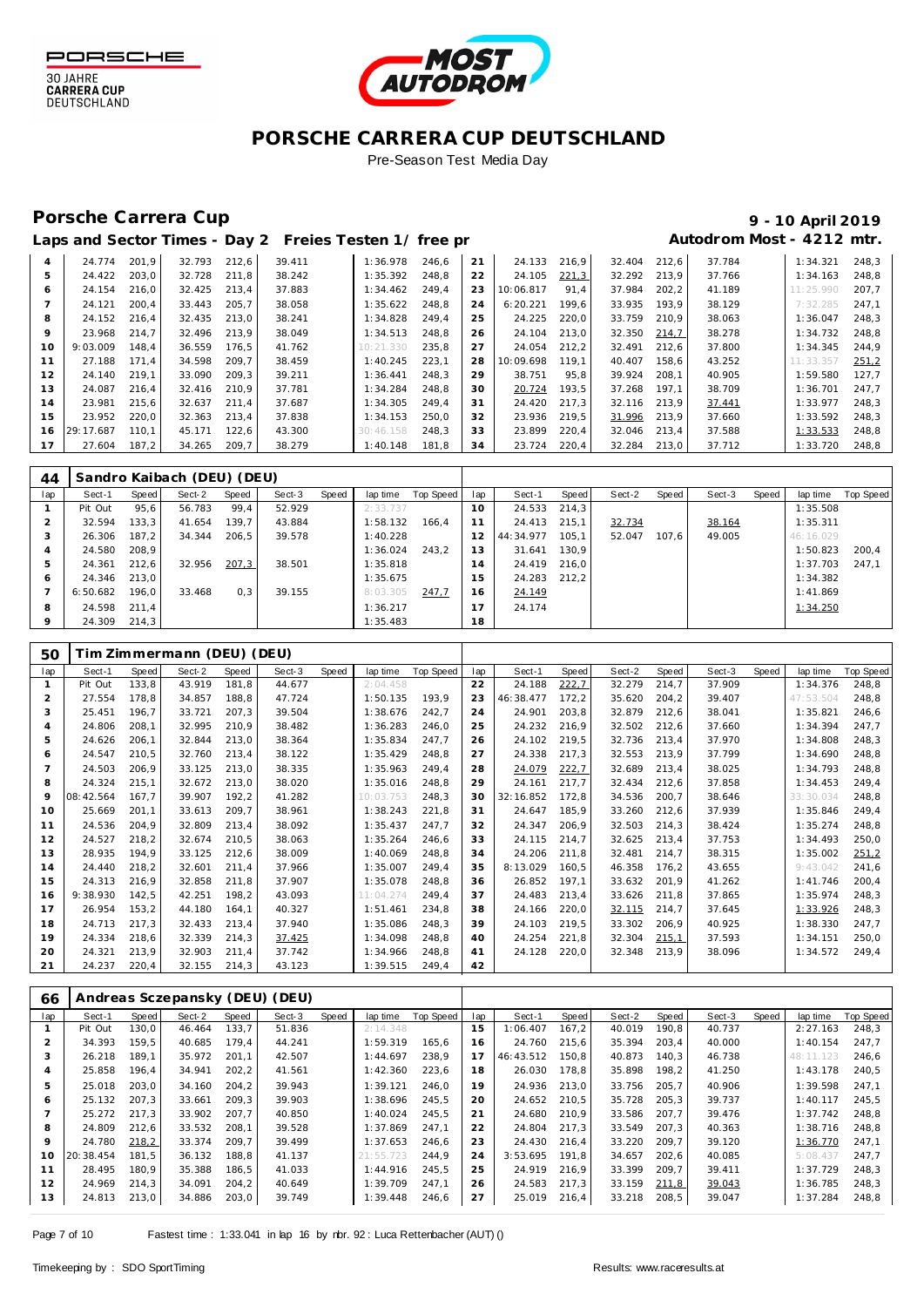



Pre-Season Test Media Day

Porsche Carrera Cup **10 April 2019 9 - 10 April 2019 Laps and Sector Times - Day 2 Freies Testen 1/ free practice 1 Autodrom Most - 4212 mtr.**

 $\mathbf{I}$ 

 $\overline{\phantom{a}}$ 

|  |  | Laps and Sector Times - Day 2 Freies Testen 1/ free pr |                       |  |  |
|--|--|--------------------------------------------------------|-----------------------|--|--|
|  |  | $14$ $24.413$ 212,6 $33.136$ 210,1 39.936              | $1:37.485$ $250.0$ 28 |  |  |

| 67             |             |        | Sebastian Daum (AUT) (AUT) |        |        |              |           |                  |     |           |        |        |        |        |       |           |           |
|----------------|-------------|--------|----------------------------|--------|--------|--------------|-----------|------------------|-----|-----------|--------|--------|--------|--------|-------|-----------|-----------|
| lap            | Sect-1      | Speed  | Sect-2                     | Speed  | Sect-3 | <b>Speed</b> | lap time  | <b>Top Speed</b> | lap | Sect-1    | Speed  | Sect-2 | Speed  | Sect-3 | Speed | lap time  | Top Speed |
| $\mathbf{1}$   | Pit Out     | 82,6   | 51.995                     | 118,6  | 47.698 |              | 2:19.530  |                  | 22  | 5:07.144  | 198,9  | 33.077 | 211,4  | 38.491 |       | 6:18.712  | 247,1     |
| $\overline{c}$ | 25.862      | 194,2  | 35.187                     | 199,3  | 41.141 |              | 1:42.190  | 242,2            | 23  | 24.332    | 213,0  | 32.843 | 211,4  | 38.479 |       | 1:35.654  | 247,7     |
| 3              | 24.894      | 202,6  | 34.171                     | 205,7  | 39.512 |              | 1:38.577  | 245,5            | 24  | 24.268    | 214,3  | 32.692 | 211,8  | 38.712 |       | 1:35.672  | 247,7     |
| $\overline{4}$ | 24.705      | 197,1  | 33.638                     | 210,1  | 38.890 |              | 1:37.233  | 246,6            | 25  | 24.424    | 209,3  | 32.964 | 210,5  | 38.440 |       | 1:35.828  | 248,3     |
| 5              | 24.445      | 203,4  | 33.331                     | 211,4  | 38.846 |              | 1:36.622  | 247,1            | 26  | 24.375    | 208,5  | 33.041 | 210,9  | 38.609 |       | 1:36.025  | 247,7     |
| 6              | 27.966      | 151,0  | 35.232                     | 206, 5 | 39.366 |              | 1:42.564  | 247,7            | 27  | 24.440    | 208,9  | 33.042 | 208,1  | 38.693 |       | 1:36.175  | 248,3     |
| $\overline{7}$ | 24.691      | 194,9  | 33.486                     | 199,6  | 39.245 |              | 1:37.422  | 247,7            | 28  | 24.478    | 212,2  | 32.811 | 212,6  | 38.316 |       | 1:35.605  | 250,0     |
| 8              | 24.575      | 192,9  | 33.232                     | 210,1  | 38.633 |              | 1:36.440  | 248,8            | 29  | 24.395    | 216,9  | 32.748 | 211,8  | 38.562 |       | 1:35.705  | 249,4     |
| 9              | 24.416      | 195,7  | 33.224                     | 208,1  | 38.692 |              | 1:36.332  | 249,4            | 30  | 24.313    | 211,4  | 32.862 | 211,4  | 38.305 |       | 1:35.480  | 248,8     |
| 10             | 24.422      | 204,5  | 33.001                     | 210,5  | 38.822 |              | 1:36.245  | 250,0            | 31  | 24.577    | 210,9  | 32.833 | 212,6  | 38.547 |       | 1:35.957  | 249,4     |
| 11             | 24.450      | 201,5  | 33.109                     | 209,7  | 38.488 |              | 1:36.047  | 248,3            | 32  | 24.399    | 206,9  | 32.902 | 212,2  | 38.268 |       | 1:35.569  | 248,3     |
| 12             | 22:21.633   | 154,1  | 38.422                     | 196,0  | 41.523 |              | 23:41.578 | 249,4            | 33  | 24.447    | 198,5  | 33.483 | 211,4  | 38.395 |       | 1:36.325  | 250,0     |
| 13             | 27.659      | 126,2  | 35.724                     | 208,1  | 38.992 |              | 1:42.375  | 245,5            | 34  | 24.548    | 207,7  | 34.600 | 209,3  | 38.458 |       | 1:37.606  | 248,8     |
| 14             | 24.685      | 208,5  | 32.642                     | 213,4  | 37.950 |              | 1:35.277  | 247,7            | 35  | 54:40.101 | 155,6  | 36.182 | 202, 2 | 40.460 |       | 55:56.743 | 250,0     |
| 15             | 24.374      | 209,3  | 32.402                     | 214,7  | 37.787 |              | 1:34.563  | 248,8            | 36  | 24.698    | 214,7  | 33.095 | 211,4  | 38.420 |       | 1:36.213  | 246,0     |
| 16             | 40:03.220   | 161,2  | 35.532                     | 204,2  | 39.798 |              | 41:18.550 | 249,4            | 37  | 25.861    | 208,1  | 33.010 | 210,1  | 38.013 |       | 1:36.884  | 214,7     |
| 17             | 24.616      | 210,9  | 33.175                     | 211,4  | 38.548 |              | 1:36.339  | 247,1            | 38  | 25.188    | 191,8  | 33.215 | 211,8  | 38.205 |       | 1:36.608  | 248,3     |
| 18             | 24.469      | 213,4  | 32.617                     | 213,0  | 37.967 |              | 1:35.053  | 247,7            | 39  | 24.432    | 208,1  | 32.838 | 211,8  | 38.209 |       | 1:35.479  | 250,0     |
| 19             | 27.582      | 196,0  | 33.177                     | 212,6  | 38.512 |              | 1:39.271  | 248,8            | 40  | 24.958    | 189,1  | 33.035 | 210,9  | 38.707 |       | 1:36.700  | 248,3     |
| 20             | 6:26.191    | 103,9  | 46.046                     | 109,4  | 52.096 |              | 8:04.333  | 247,1            | 41  | 24.218    | 209,7  | 32.929 | 211,4  | 38.145 |       | 1:35.292  | 248,8     |
| 21             | 24.643      | 210,9  | 33.577                     | 208,5  | 39.012 |              | 1:37.232  | 244,3            | 42  | 24.259    | 218,6  | 33.441 | 209,3  | 38.776 |       | 1:36.476  | 250,0     |
|                |             |        |                            |        |        |              |           |                  |     |           |        |        |        |        |       |           |           |
| 77             | Leon Köhler |        | (DEU) (DEU)                |        |        |              |           |                  |     |           |        |        |        |        |       |           |           |
|                |             |        |                            |        |        |              |           |                  |     |           |        |        |        |        |       |           |           |
| lap            | Sect-1      | Speed  | Sect-2                     | Speed  | Sect-3 | Speed        | lap time  | <b>Top Speed</b> | lap | Sect-1    | Speed  | Sect-2 | Speed  | Sect-3 | Speed | lap time  | Top Speed |
| $\mathbf{1}$   | Pit Out     | 129,8  | 41.295                     | 179,7  | 45.337 |              | 2:01.151  |                  | 22  | 24.032    | 219,1  | 32.534 |        | 37.988 |       | 1:34.554  | 248,8     |
| $\overline{2}$ | 27.621      | 165,6  |                            |        |        |              | 1:45.608  | 199,3            | 23  | 23.938    | 221,8  |        |        |        |       | 1:34.374  | 250,6     |
| 3              | 25.224      | 171,4  | 34.023                     | 212,6  | 38.699 |              | 1:37.946  | 246,0            | 24  | 23.875    | 222,2  | 32.587 | 216,0  | 37.972 |       | 1:34.434  | 249,4     |
| $\sqrt{4}$     | 24.756      | 208,1  |                            |        |        |              | 1:35.911  | 247,7            | 25  | 10:39.669 | 116,1  | 34.372 | 208,9  | 38.209 |       | 11:52.250 | 231,8     |
| 5              | 24.475      | 200,7  |                            |        |        |              | 1:35.582  | 248,8            | 26  | 24.157    | 219,5  | 32.665 |        | 38.126 |       | 1:34.948  | 247,7     |
| 6              | 24.283      | 207,7  |                            |        |        |              | 1:35.287  | 249,4            | 27  | 24.008    | 219,5  |        |        |        |       | 1:34.771  | 247,1     |
| $\overline{7}$ | 24.224      | 213,4  | 32.717                     |        | 38.297 |              | 1:35.238  | 247,1            | 28  | 23.953    | 214,7  |        |        |        |       | 1:36.014  | 247,7     |
| 8              | 24.142      |        |                            |        |        |              | 1:35.202  | 247,7            | 29  | 27.026    | 209,3  | 33.171 | 213,4  | 38.319 |       | 1:38.516  | 248,8     |
| 9              | 16:53.098   | 145,4  | 39.902                     | 103,3  | 45.858 |              | 18:18.858 | 251,2            | 30  | 36:58.775 | 178,2  | 34.683 | 0, 0   | 44.012 |       | 38:17.470 | 248,3     |
| 10             | 28.328      | 189,1  |                            |        |        |              | 1:42.981  | 149,2            | 31  | 24.404    | 211,8  |        |        |        |       | 1:35.452  | 246,0     |
| 11             | 24.482      | 220,4  | 32.562                     | 213,9  | 37.762 |              | 1:34.806  | 248,8            | 32  | 24.148    | 220,9  |        |        |        |       | 1:34.578  | 246,6     |
| 12             | 24.274      | 217,3  | 32.386                     |        | 38.157 |              | 1:34.817  | 250,0            | 33  | 24.165    | 219,5  | 32.427 | 213,0  | 37.854 |       | 1:34.446  | 248,3     |
| 13             | 24.175      | 215,1  |                            |        |        |              | 1:34.483  | 246,0            | 34  | 24.057    | 222,2  |        |        |        |       | 1:34.136  | 248,3     |
| 14             | 23.999      | 221,8  | 32.544                     | 214,3  | 37.856 |              | 1:34.399  | 249,4            | 35  | 26.884    | 210,5  | 34.253 | 209,3  | 37.984 |       | 1:39.121  | 250,0     |
| 15             | 23.943      | 222,7  |                            |        |        |              | 1:34.459  | 249,4            | 36  | 41:18.846 | 162, 2 | 39.674 | 168,8  | 44.997 |       | 42:43.517 | 248,3     |
| 16             | 24.084      | 220,9  | 32.499                     |        | 37.957 |              | 1:34.540  | 251,2            | 37  | 26.925    | 195,3  | 33.344 | 211,4  | 38.098 |       | 1:38.367  | 225,9     |
| 17             | 27:06.536   | 151,3  | 39.803                     | 173,9  | 46.431 |              | 28:32.770 | 251,7            | 38  | 24.274    | 217,3  | 32.555 | 211,4  | 37.802 |       | 1:34.631  | 248,3     |
| 18             | 26.006      | 202, 6 | 33.651                     |        | 38.666 |              | 1:38.323  | 225,0            | 39  | 24.038    | 220,0  | 32.475 | 213,0  | 37.832 |       | 1:34.345  | 248,8     |
| 19             | 24.736      | 213,9  |                            |        |        |              | 1:35.115  | 248,3            | 40  | 24.193    | 219,1  | 32.339 | 215,1  | 37.934 |       | 1:34.466  | 249,4     |
| 20             | 24.305      | 220,9  |                            |        |        |              | 1:34.740  | 250,0            | 41  | 24.092    | 215,1  | 32.369 | 214,7  | 37.816 |       | 1:34.277  |           |
| 21             | 24.135      | 222,7  | 32.579                     | 214,7  | 37.879 |              | 1:34.593  | 251,7            | 42  |           |        |        |        |        |       |           |           |
|                |             |        |                            |        |        |              |           |                  |     |           |        |        |        |        |       |           |           |

| $\circ$ / | KIUHATU WAYHEI |       |        | IDLUIIULUI |        |       |           |           |     |           |       |        |       |        |       |           |                  |
|-----------|----------------|-------|--------|------------|--------|-------|-----------|-----------|-----|-----------|-------|--------|-------|--------|-------|-----------|------------------|
| lap       | Sect-1         | Speed | Sect-2 | Speed      | Sect-3 | Speed | lap time  | Top Speed | lap | Sect-1    | Speed | Sect-2 | Speed | Sect-3 | Speed | lap time  | <b>Top Speed</b> |
|           | Pit Out        | 129.0 | 44.400 | 142,3      | 47.244 |       | 2:13.993  |           | 19  | 24.121    | 223,1 | 32.815 | 211.8 | 38.382 |       | 1:35.318  | 246.0            |
|           | 45:10.304      | 154.7 | 40.948 | 154.5      | 47.791 |       | 46:39.043 | 200.4     | 20  | 24.078    | 222,2 | 32.529 | 211.4 | 38.036 |       | 1:34.643  | 245.5            |
| 3         | 28.296         | 170.6 | 38.364 | 196.7      | 41.000 |       | 1:47.660  | 196.4     | 21  | 43:08.063 | 145.4 | 39.447 | 162.4 | 41.421 |       | 44:28.931 | 247.1            |
|           | 24.659         | 205,7 | 33.113 | 209,7      | 38.222 |       | 1:35.994  | 246,6     | 22  | 26.008    | 190,1 | 33.159 | 212,2 | 37.991 |       | 1:37.158  | 225,5            |
| 5         | 4:03.743       | 209,7 | 32.811 | 210,9      | 38.548 |       | 5:15.102  | 248,8     | 23  | 24.230    | 223,1 | 32.809 | 210,9 | 37.881 |       | 1:34.920  | 247,1            |
| 6         | 24.336         | 203,4 | 33.023 | 210,5      | 37.787 |       | 1:35.146  | 246,6     | 24  | 24.371    | 220,9 | 32.616 | 211.8 | 38.245 |       | 1:35.232  | 246,6            |
|           | 24.176         | 220.9 | 32.649 | 212,2      | 37.746 |       | 1:34.571  | 246.6     | 25  | 24.311    | 223,6 | 38.182 | 210,1 | 38.401 |       | 1:40.894  | 247,7            |
| 8         | 24.303         | 220.9 | 32.546 | 212,6      | 38.632 |       | 1:35.481  | 246.6     | 26  | 24.145    | 223,6 | 32.581 | 211.8 | 37.968 |       | 1:34.694  | 247.7            |
| 9         | 24.234         | 220.9 | 32.562 | 213,0      | 38.329 |       | 1:35.125  | 246.6     | 27  | 7:33.309  | 154.1 | 38.739 | 145.2 | 43.220 |       | 8:55.268  | 247.1            |
| 10        | 26:39.882      | 176,5 | 34.988 | 200,4      | 39.350 |       | 27:54.220 | 247.7     | 28  | 27.181    | 202,2 | 35.129 | 206,5 | 38.212 |       | 1:40.522  | 206,9            |
| 11        | 24.348         | 220.9 | 32.953 | 211,4      | 38.094 |       | 1:35.395  | 246.6     | 29  | 24.483    | 221,8 | 32.732 | 213.9 | 38.079 |       | 1:35.294  | 248.8            |
| 12        | 24.292         | 220.9 | 33.032 | 211.4      | 37.983 |       | 1:35.307  | 246.0     | 30  | 24.395    | 220.9 | 32.586 | 207.3 | 37.687 |       | 1:34.668  | 244.9            |
| 13        | 24.255         | 222.7 | 32.632 | 210.1      | 55.989 |       | 1:52.876  | 246.6     | 31  | 24.205    | 222,2 | 32.378 | 214,3 | 37.543 |       | 1:34.126  | 249.4            |
| 14        | 24.398         | 222,2 | 33.270 | 210,1      | 38.712 |       | 1:36.380  | 248,3     | 32  | 24.093    | 223,6 | 32.364 | 213,0 | 37.545 |       | 1:34.002  | 249,4            |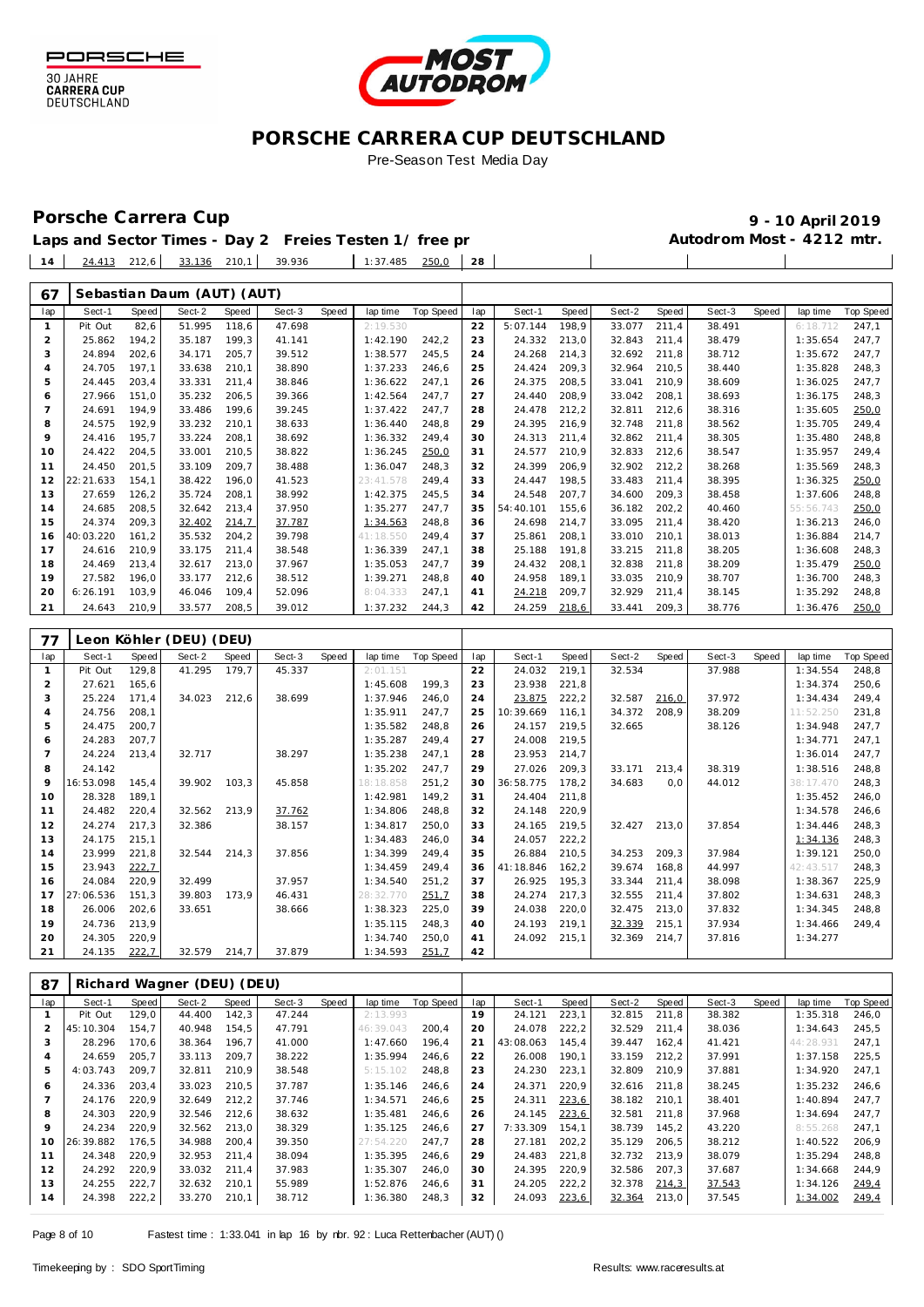

30 JAHRE<br>CARRERA CUP<br>DEUTSCHLAND



#### **PORSCHE CARRERA CUP DEUTSCHLAND** Pre-Season Test Media Day

#### Porsche Carrera Cup **10 April 2019 9 - 10 April 2019**

# Autodrom Most - 4212 mtr.

| Laps and Sector Times - Day 2 Freies Testen 1/ free pr |  |
|--------------------------------------------------------|--|
|--------------------------------------------------------|--|

|    | 24.143            | 222,2 | 32.604 212,2 |       | 37.856 | 1:34.603  | 247.7 | 33 | 23.954 | 222.7 | 32.648 212.2 |       | 37.746 | 1:34.348 249.4   |  |
|----|-------------------|-------|--------------|-------|--------|-----------|-------|----|--------|-------|--------------|-------|--------|------------------|--|
|    | 16 9:51.250 184.9 |       | 33.681       | 208.9 | 38.499 | 11:03.430 | 247.7 | 34 | 24.207 | 223.1 | 32.512 210.5 |       | 38.399 | $1:35.118$ 246.0 |  |
|    | 24.245            | 221.3 | 33.030       | 206.9 | 38.003 | 1:35.278  | 246.0 | 35 | 24.127 | 223.1 | 32.554       | 212.6 | 40.972 | $1:37.653$ 247.7 |  |
| 18 | 24.259            | 222.2 | 32.762       | 209.3 | 38.025 | 1:35.046  | 248.8 | 36 |        |       |              |       |        |                  |  |

| 88             |           |       | Reece Barr (IRL) (IRL) |       |        |       |           |           |     |           |       |        |       |        |       |           |                  |
|----------------|-----------|-------|------------------------|-------|--------|-------|-----------|-----------|-----|-----------|-------|--------|-------|--------|-------|-----------|------------------|
| lap            | Sect-1    | Speed | Sect-2                 | Speed | Sect-3 | Speed | lap time  | Top Speed | lap | Sect-1    | Speed | Sect-2 | Speed | Sect-3 | Speed | lap time  | <b>Top Speed</b> |
|                | Pit Out   | 138,5 | 48.799                 | 175.9 | 48.000 |       | 2:17.707  |           | 22  | 24.288    | 218,6 | 32.693 | 212,2 | 38.430 |       | 1:35.411  | 247,7            |
| 2              | 26.565    | 184.9 | 38.556                 | 174.5 | 41.914 |       | 1:47.035  | 215.6     | 23  | 24.332    | 220,4 | 32.725 | 212,2 | 38.296 |       | 1:35.353  | 248.3            |
| 3              | 25.062    | 207.7 | 33.793                 | 209,7 | 40.530 |       | 1:39.385  | 246,6     | 24  | 10:50.265 | 132,7 | 39.532 | 202,2 | 39.407 |       | 12:09.204 | 247,7            |
| $\overline{a}$ | 24.792    | 211.8 | 33.309                 | 211.8 | 38.784 |       | 1:36.885  | 247.7     | 25  | 24.436    | 220,0 | 32.891 | 211.4 | 38.467 |       | 1:35.794  | 246.6            |
| 5              | 24.448    | 216,4 | 33.032                 | 210,9 | 38.722 |       | 1:36.202  | 247.7     | 26  | 24.393    | 221,3 | 33.374 | 202,6 | 38.533 |       | 1:36.300  | 248.3            |
| 6              | 24.368    | 208,1 | 33.316                 | 210,9 | 38.755 |       | 1:36.439  | 248,3     | 27  | 31.401    | 102,3 | 33.948 | 212,6 | 38.340 |       | 1:43.689  | 248,8            |
| $\overline{7}$ | 24.186    | 216,4 | 33.206                 | 211,4 | 38.538 |       | 1:35.930  | 249,4     | 28  | 24.304    | 220,9 | 32.518 | 212,6 | 37.909 |       | 1:34.731  | 248,8            |
| 8              | 25.229    | 212,6 | 33.195                 | 210,1 | 38.549 |       | 1:36.973  | 247,7     | 29  | 24.228    | 220,9 | 32.673 | 210.9 | 38.094 |       | 1:34.995  | 250,0            |
| 9              | 24.301    | 216.4 | 32.883                 | 210.1 | 38.316 |       | 1:35.500  | 248,3     | 30  | 27:51.470 | 155,8 | 42.762 | 174.2 | 44.130 |       | 29:18.362 | 249.4            |
| 10             | 5:56.966  | 194.6 | 33.802                 | 211,4 | 39.013 |       | 7:09.781  | 248,8     | 31  | 27.253    | 167,2 | 33.833 | 210,1 | 38.927 |       | 1:40.013  | 228,8            |
| 11             | 24.643    | 214.3 | 32.765                 | 210,5 | 38.321 |       | 1:35.729  | 248,3     | 32  | 24.784    | 213,9 | 32.717 | 211.8 | 38.009 |       | 1:35.510  | 247.1            |
| 12             | 24.327    | 208,5 | 33.116                 | 211.4 | 38.276 |       | 1:35.719  | 248.8     | 33  | 24.124    | 220,4 | 32.383 | 213,4 | 37.597 |       | 1:34.104  | 247.7            |
| 13             | 24.459    | 213,9 | 33.036                 | 210,9 | 38.459 |       | 1:35.954  | 248,3     | 34  | 24.048    | 221,8 | 32.477 | 211.8 | 37.747 |       | 1:34.272  | 248.3            |
| 14             | 24.304    | 218.6 | 32.720                 | 213,4 | 38.256 |       | 1:35.280  | 248.8     | 35  | 24.093    | 220.0 | 32.601 | 212,6 | 38.022 |       | 1:34.716  | 247,7            |
| 15             | 24.184    | 218,2 | 32.815                 | 213.0 | 39.637 |       | 1:36.636  | 250,0     | 36  | 8:53.173  | 200.7 | 33.565 | 209,3 | 38.051 |       | 10:04.789 | 248.8            |
| 16             | 36:16.186 | 133,0 | 42.074                 | 164,9 | 44.679 |       | 37:42.939 | 248,8     | 37  | 24.121    | 220,4 | 32.315 | 213,0 | 37.980 |       | 1:34.416  | 247,7            |
| 17             | 26.293    | 165,4 | 34.990                 | 205,3 | 39.506 |       | 1:40.789  | 238,9     | 38  | 23.930    | 222,7 | 32.824 | 209,7 | 37.999 |       | 1:34.753  | 249,4            |
| 18             | 24.419    | 217.7 | 33.200                 | 208,9 | 38.493 |       | 1:36.112  | 245,5     | 39  | 23.961    | 220,4 | 32.491 | 212,2 | 39.637 |       | 1:36.089  | 248,8            |
| 19             | 24.320    | 218,2 | 32.754                 | 211,4 | 38.390 |       | 1:35.464  | 246,0     | 40  | 23.921    | 220,4 | 32.559 | 213,0 | 37.901 |       | 1:34.381  | 247,7            |
| 20             | 24.448    | 213,9 | 32.758                 | 212,2 | 38.163 |       | 1:35.369  | 247.1     | 41  | 24.248    | 221,3 | 32.504 | 213,0 | 38.108 |       | 1:34.860  | 248,8            |
| 21             | 24.214    | 219,5 | 32.674                 | 212,2 | 38.172 |       | 1:35.060  | 248.3     | 42  |           |       |        |       |        |       |           |                  |

| 92  | Luca Rettenbacher (AUT) (AUT) |       |        |       |          |       |           |           |     |           |       |        |       |                 |       |           |           |
|-----|-------------------------------|-------|--------|-------|----------|-------|-----------|-----------|-----|-----------|-------|--------|-------|-----------------|-------|-----------|-----------|
| lap | Sect-1                        | Speed | Sect-2 | Speed | Sect-3   | Speed | lap time  | Top Speed | lap | Sect-1    | Speed | Sect-2 | Speed | Sect-3          | Speed | lap time  | Top Speed |
|     | Pit Out                       | 127,4 | 44.932 | 181,2 | 43.347   |       | 2:07.364  |           | 16  | 23.026    | 220,0 |        |       |                 |       | 1:33.041  |           |
| 2   | 28.617                        | 183.4 |        |       |          |       | 1:44.723  |           |     | 24.109    | 219,1 | 32.328 |       | 38.140          |       | 1:34.577  |           |
| 3   | 34.790                        |       | 34.053 | 207,7 | 39.797   |       | 1:48.640  |           | 18  | 10:47.363 | 173,6 |        |       | 214.7 11:07.161 |       | 12:03.604 |           |
| 4   | 25.618                        | 203,0 |        |       |          |       | 1:37.088  |           | 19  | 24.592    | 197,4 |        |       |                 |       | 1:36.630  |           |
| 5   | 24.281                        |       |        |       |          |       | 1:35.059  |           | 20  | 24.153    | 212,6 | 32.441 |       | 40.406          |       | 1:37.000  |           |
| 6   | 24.253                        | 211,8 |        |       |          |       | 1:34.845  |           | 21  | 24.090    | 221,3 |        |       |                 |       | 1:34.280  |           |
|     | 24.010                        |       |        |       |          |       | 1:36.415  |           | 22  | 7:43.822  | 198,2 | Pit In |       | Pit In          |       | 8:55.155  |           |
| 8   | 24.109                        | 216.4 | 32.816 |       | 38.164   |       | 1:35.089  |           | 23  | 24.102    | 216,0 |        |       |                 |       | 1:34.857  |           |
| 9   | 24.052                        | 219.1 |        |       |          |       | 1:36.222  |           | 24  | 24.090    | 219,5 | 32.426 |       | 37.779          |       | 1:34.295  |           |
| 10  | 23.984                        | 210,5 |        |       |          |       | 1:34.818  | 250,0     | 25  | 23.909    | 222,7 |        |       |                 |       | 1:34.227  |           |
| 11  | 23.979                        | 217.7 |        |       |          |       | 1:34.687  |           | 26  | 8:48.581  | 189,1 | Pit In |       | Pit In          |       | 10:01.148 |           |
| 12  | 9:03.743                      | 104.7 |        |       | 9:30.506 |       | 10:28.621 |           | 27  | 24.000    | 220,0 |        |       |                 |       | 1:34.329  |           |
| 13  | 26.646                        | 193,2 |        |       |          |       | 1:42.302  |           | 28  | 24.002    | 219,5 |        |       |                 |       | 1:34.236  |           |
| 14  | 24.406                        |       | 32.683 |       | 37.814   |       | 1:34.903  | 248.8     | 29  | 24.070    | 220,0 |        |       |                 |       | 1:34.829  |           |
| 15  | 24.379                        | 203,4 | 32.417 | 216,0 | 38.619   |       | 1:35.415  |           | 30  |           |       |        |       |                 |       |           |           |

| 93  | Jaxon Evans (AUS) (AUS) |        |        |       |        |       |           |           |     |           |       |        |       |        |       |           |           |
|-----|-------------------------|--------|--------|-------|--------|-------|-----------|-----------|-----|-----------|-------|--------|-------|--------|-------|-----------|-----------|
| lap | Sect-1                  | Speed  | Sect-2 | Speed | Sect-3 | Speed | lap time  | Top Speed | lap | Sect-1    | Speed | Sect-2 | Speed | Sect-3 | Speed | lap time  | Top Speed |
|     | Pit Out                 | 88,2   | 53.527 | 131,9 | 55.309 |       | 2:31.812  |           | 12  | 25.680    | 198.9 | 34.448 | 196.4 | 43.803 |       | 1:43.931  | 246,6     |
|     | 14:48.739               | 121.5  | 40.941 | 150.0 | 42.136 |       | 16:11.816 | 113.9     | 13  | 24.278    | 214.3 | 32.434 | 213.4 | 37.971 |       | 1:34.683  | 247.7     |
| 3   | 26.242                  | 172.5  | 38.824 | 201.1 | 40.155 |       | 1:45.221  | 232.3     | 14  | 24.149    | 220.0 | 32.253 | 213.9 | 37.677 |       | 1:34.079  | 250.0     |
| 4   | 24.372                  | 214.7  | 32.542 | 212.6 | 37.891 |       | 1:34.805  | 247.7     | 15  | 8:13.387  | 137.6 | 37.008 | 202.2 | 40.181 |       | 9:30.576  | 249.4     |
| 5   | 24.147                  | 218.6  | 32.416 | 212.6 | 37.961 |       | 1:34.524  | 248.3     | 16  | 24.081    | 218,6 | 32.271 | 210.9 | 37.526 |       | 1:33.878  | 248.8     |
| 6   | 30.826                  | 162, 2 | 34.401 | 211.8 | 38.466 |       | 1:43.693  | 250.0     | 17  | 12:54.644 | 114.3 | 49.088 | 137.8 | 53.513 |       | 14:37.245 | 250.0     |
|     | 24.123                  | 219.1  | 32.559 | 213.4 | 37.800 |       | 1:34.482  | 249.4     | 18  | 8:11.342  | 170.1 | 36.749 | 203.4 | 47.810 |       | 9:35.901  | 209.7     |
| 8   | 5:49.367                | 165.6  | 35.339 | 210.1 | 42.687 |       | 7:07.393  | 250.6     | 19  | 24.842    | 206,1 | 33.788 | 174,2 | 43.441 |       | 1:42.071  | 246,0     |
| 9   | 24.146                  | 219.5  | 32.278 | 213.4 | 39.954 |       | 1:36.378  | 248.8     | 20  | 24.015    | 221,3 | 32.059 | 213.4 | 37.376 |       | 1:33.450  | 250,0     |
| 10  | 24.135                  | 218.2  | 32.479 | 213.4 | 38.062 |       | 1:34.676  | 248.8     | 21  | 23.893    | 220.9 | 32.009 | 215,6 | 37.787 |       | 1:33.689  | 251,7     |
| 11  | 22:01.635               | 115,1  | 47.951 | 145,7 | 45.480 |       | 23:35.066 | 250,0     | 22  |           |       |        |       |        |       |           |           |

|    | 94 Jannes Fittje (DEU) (DEU) |                    |                                    |          |  |                                                 |  |                                              |                  |  |
|----|------------------------------|--------------------|------------------------------------|----------|--|-------------------------------------------------|--|----------------------------------------------|------------------|--|
| ap | Sect-1                       | Speed Sect-2 Speed |                                    |          |  | Sect-3 Speed laptime Top Speed lap Sect-1 Speed |  | Sect-2 Speed Sect-3 Speed lap time Top Speed |                  |  |
|    |                              |                    | Pit Out 121,5 43.421 157,7 47.156  | 2:08.359 |  | 20 24.492 214,3 32.941 211,4 38.186             |  |                                              | $1:35.619$ 245,5 |  |
|    |                              |                    | 2 27.841 170,9 36.058 202,2 41.708 |          |  | $1:45.607$ 203,4 21 24.381 215,6                |  | 32.809 211,4 38.298                          | $1:35.488$ 247,7 |  |